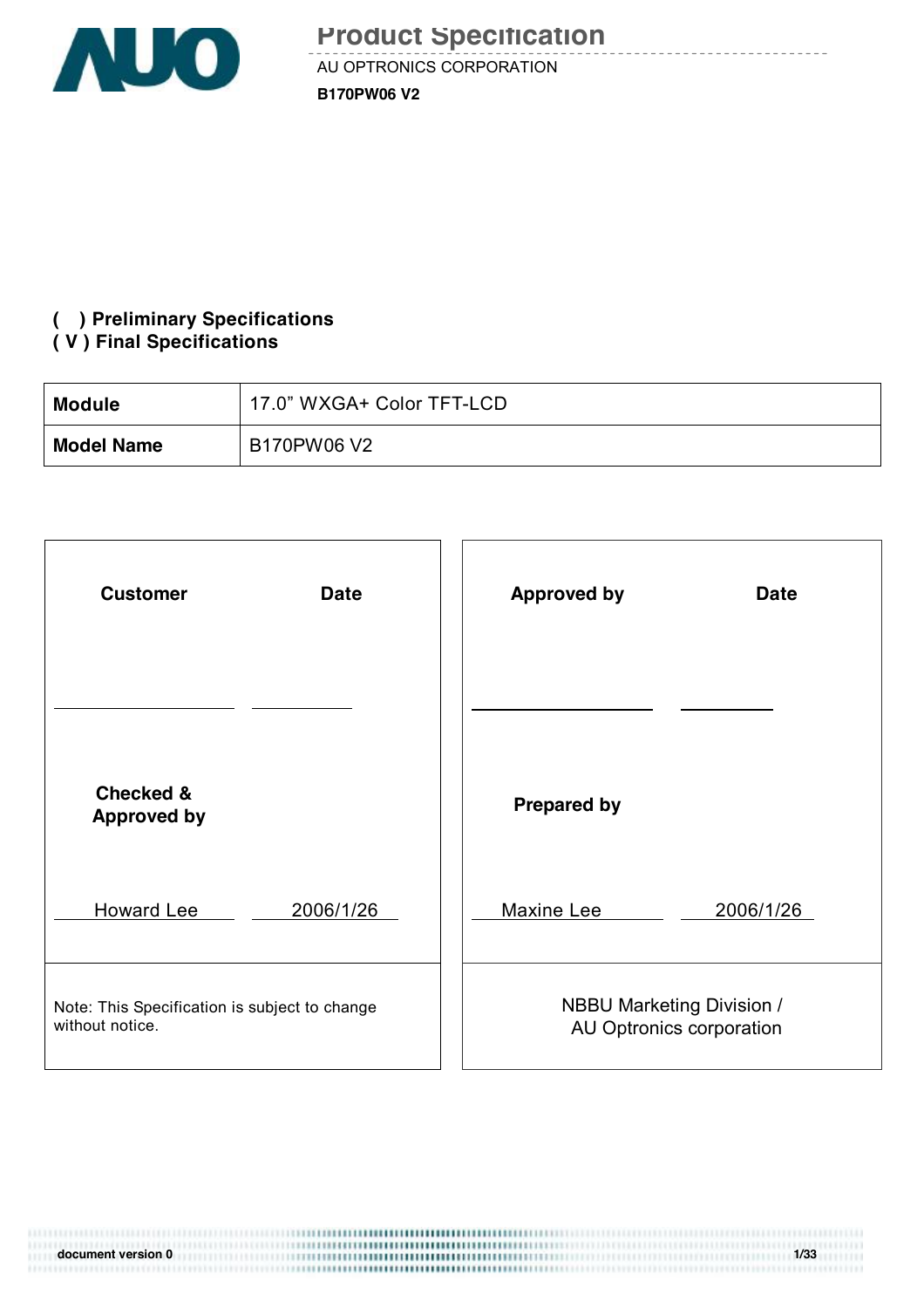

AU OPTRONICS CORPORATION

**B170PW06 V2** 

# **Contents**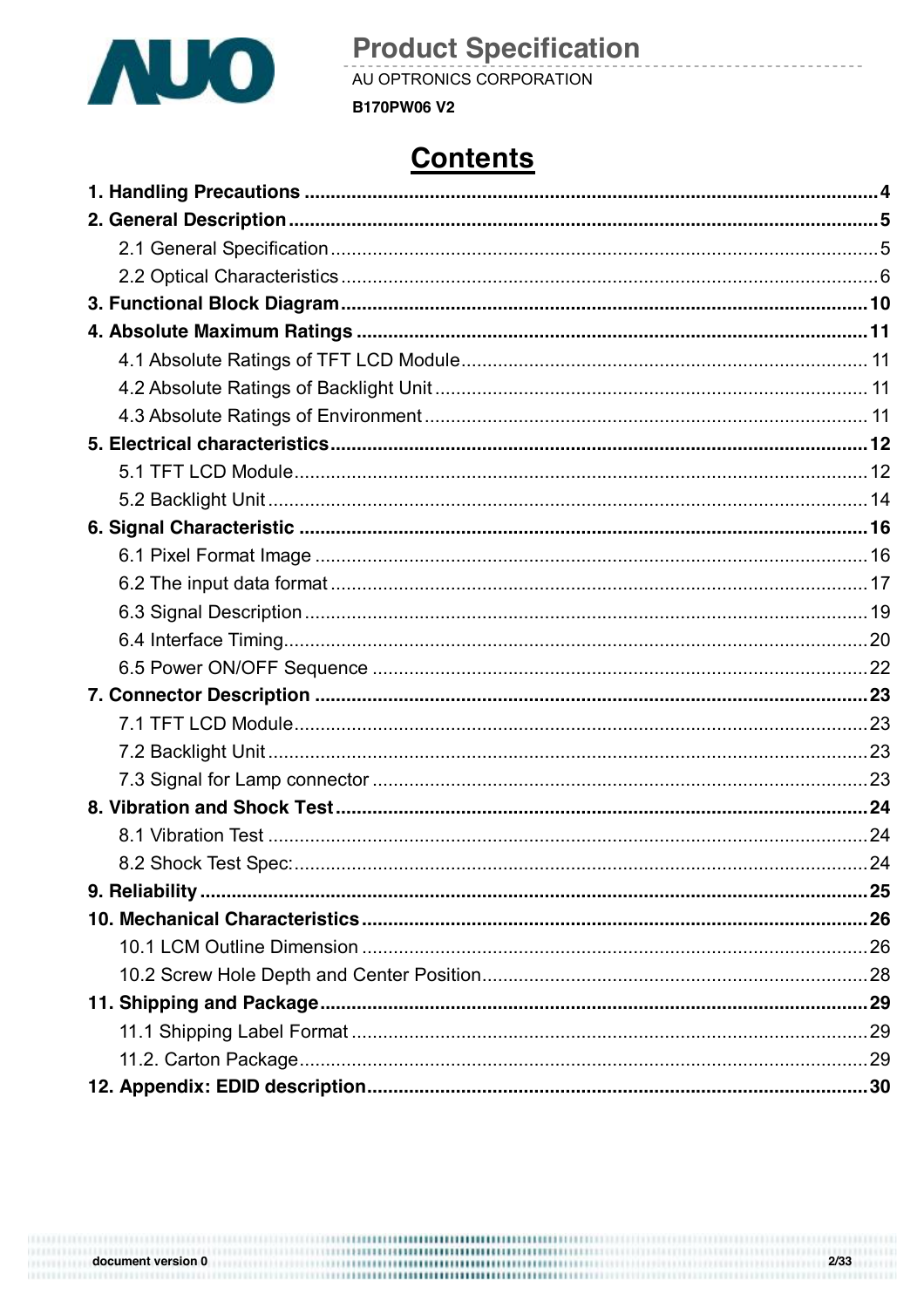

AU OPTRONICS CORPORATION

**B170PW06 V2**

# **Record of Revision**

| Version and Date   Page | Old description | <b>New Description</b> | Remark |
|-------------------------|-----------------|------------------------|--------|
| V0 2006/11/30           | Initial Edition |                        |        |
|                         |                 |                        |        |
|                         |                 |                        |        |
|                         |                 |                        |        |
|                         |                 |                        |        |
|                         |                 |                        |        |
|                         |                 |                        |        |
|                         |                 |                        |        |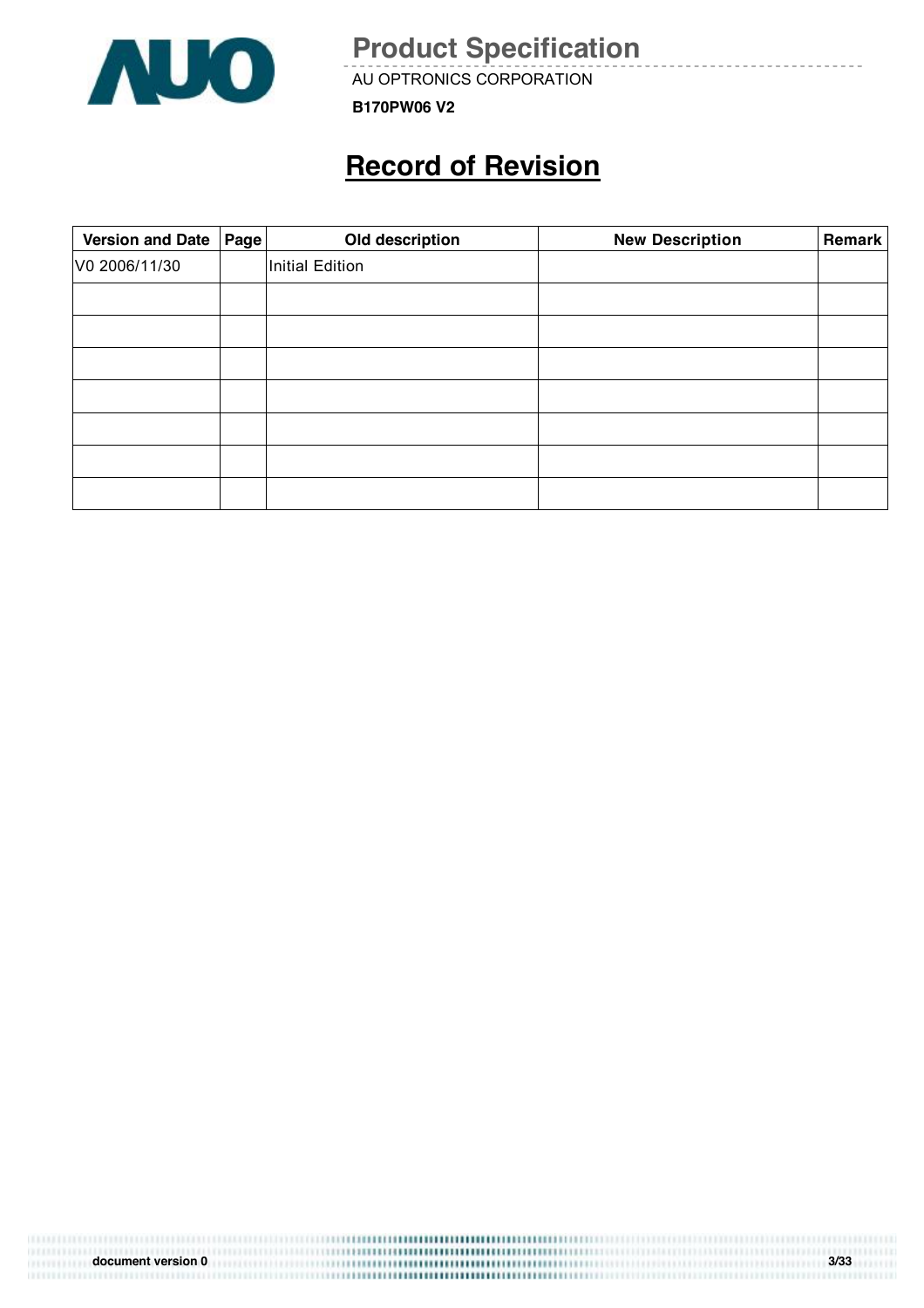

#### **1. Handling Precautions**

- 1) Since front polarizer is easily damaged, pay attention not to scratch it.
- 2) Be sure to turn off power supply when inserting or disconnecting from input connector.
- 3) Wipe off water drop immediately. Long contact with water may cause discoloration or spots.
- 4) When the panel surface is soiled, wipe it with absorbent cotton or other soft cloth.
- 5) Since the panel is made of glass, it may break or crack if dropped or bumped on hard surface.
- 6) Since CMOS LSI is used in this module, take care of static electricity and insure human earth when handling.
- 7) Do not open nor modify the Module Assembly.
- 8) Do not press the reflector sheet at the back of the module to any directions.
- 9) In case if a Module has to be put back into the packing container slot after once it was taken out from the container, do not press the center of the CCFL Reflector edge. Instead, press at the far ends of the CFL Reflector edge softly. Otherwise the TFT Module may be damaged.
- 10)At the insertion or removal of the Signal Interface Connector, be sure not to rotate nor tilt the Interface Connector of the TFT Module.
- 11) After installation of the TFT Module into an enclosure (Notebook PC Bezel, for example), do not twist nor bend the TFT Module even momentary. At designing the enclosure, it should be taken into consideration that no bending/twisting forces are applied to the TFT Module from outside. Otherwise the TFT Module may be damaged.
- 12)Cold cathode fluorescent lamp in LCD contains a small amount of mercury. Please follow local ordinances or regulations for disposal.
- 13)Small amount of materials having no flammability grade is used in the LCD module. The LCD module should be supplied by power complied with requirements of Limited Power Source (IEC60950 or UL1950), or be applied exemption.
- 14)The LCD module is designed so that the CCFL in it is supplied by Limited Current Circuit (IEC60950 or UL1950). Do not connect the CCFL in Hazardous Voltage Circuit.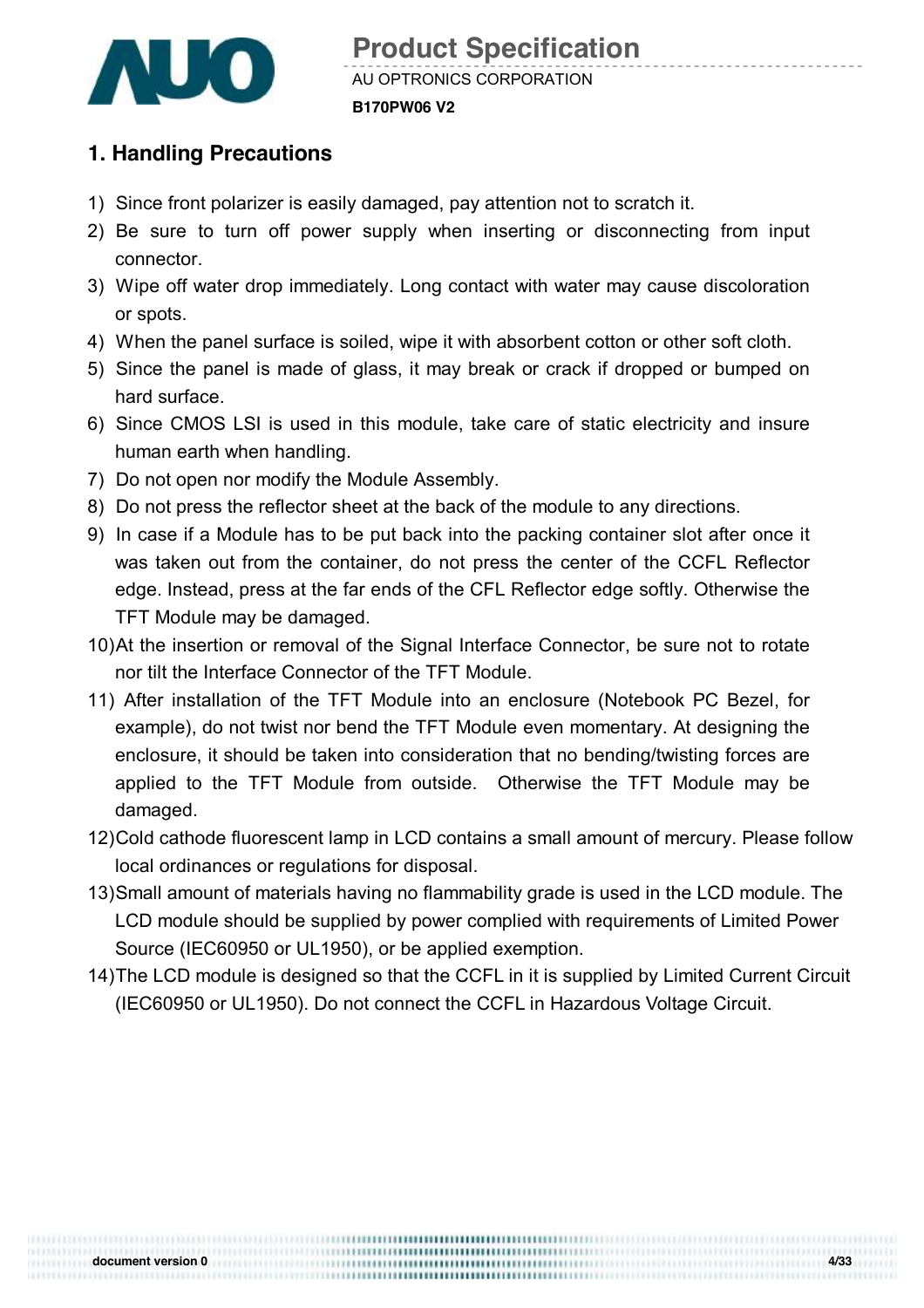

AU OPTRONICS CORPORATION

**B170PW06 V2**

#### **2. General Description**

B170PW06 V2 is a Color Active Matrix Liquid Crystal Display composed of a TFT LCD panel, a driver circuit, and backlight system. The screen format is intended to support the WXGA+ (1440(H) x 900(V)) screen and 262k colors (RGB 6-bits data driver). All input signals are LVDS interface compatible. Inverter of backlight is not included.

B170PW06 V2 is designed for a display unit of notebook style personal computer and industrial machine.

## **2.1 General Specification**

The following items are characteristics summary on the table at 25 ℃ condition:

| <b>Items</b>                       | <b>Unit</b>                             | <b>Specifications</b>                                          |
|------------------------------------|-----------------------------------------|----------------------------------------------------------------|
| Screen Diagonal                    | [mm]                                    | 391 (17.0W")                                                   |
| <b>Active Area</b>                 | [mm]                                    | 367.20(H) X 229.50(V)                                          |
| Pixels H x V                       |                                         | 1440x3(RGB)x900                                                |
| <b>Pixel Pitch</b>                 | [mm]                                    | 0.255X0.255                                                    |
| <b>Pixel Arrangement</b>           |                                         | R.G.B. Vertical Stripe                                         |
| <b>Display Mode</b>                |                                         | <b>Normally White</b>                                          |
| White Luminance (IccrL=6.5mA)      | $\lceil cd/m^2 \rceil$                  | 220 typ. (5 points average)                                    |
| Note: IccFL is lamp current        |                                         | 200 min. (5 points average)<br>(Note1)                         |
| <b>Luminance Uniformity</b>        |                                         | 1.2 max. $(5$ points)                                          |
| <b>Contrast Ratio</b>              |                                         | 500 typ                                                        |
| <b>Optical Rise Time/Fall Time</b> | [msec]                                  | 8ms typ. (14ms max)                                            |
| Nominal Input Voltage VDD          | [Volt]                                  | $+3.3$ typ. $(+3.0$ min, $+3.6$ max)                           |
| <b>Power Consumption</b>           | [Watt]                                  | 7 typ (without inverter)                                       |
| Weight                             | [Grams]                                 | 660 typ. (700 max)                                             |
| <b>Physical Size</b>               | [mm]                                    | TYP: 382.2(W)x244.5(H)x6.4 (D)<br>MAX:382.7(W)x245.0(H)x7.0(D) |
| <b>Electrical Interface</b>        |                                         | 2 channel LVDS                                                 |
| <b>Surface Treatment</b>           |                                         | Glare, Hard Coating (3H)                                       |
| <b>Support Color</b>               |                                         | Native 262K colors (RGB 6-bit Data                             |
|                                    |                                         | driver)                                                        |
| Temperature Range                  |                                         |                                                                |
| Operating                          | $\mathsf{I}^{\circ}$ Cl                 | 0 to $+50$                                                     |
| Storage (Non-Operating)            | $\mathsf{I}^\circ\mathsf{C} \mathsf{I}$ | $-20$ to $+60$                                                 |
| <b>RoHS Compliance</b>             |                                         | <b>RoHS Compliance</b>                                         |

**document version 0 5/33**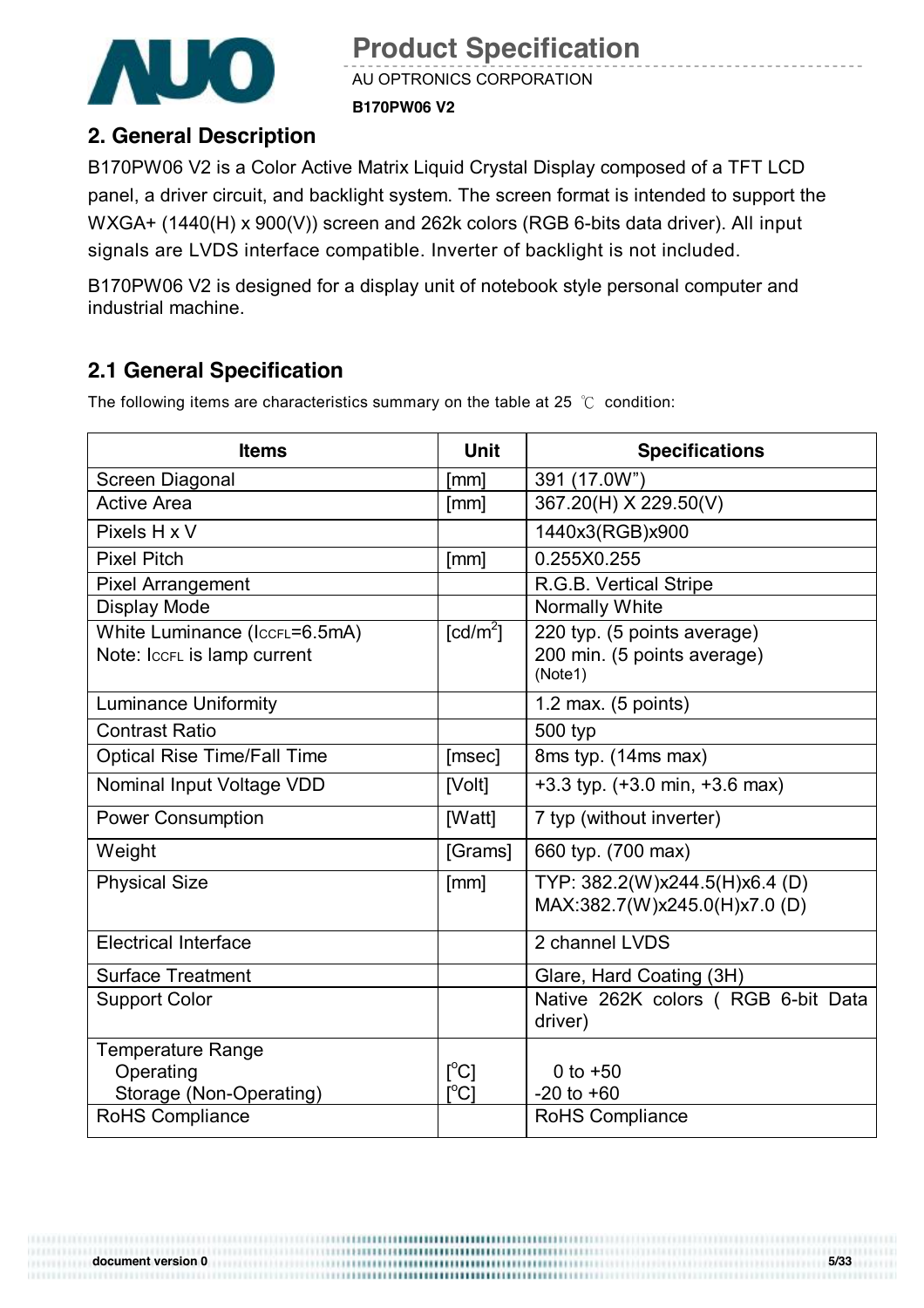

AU OPTRONICS CORPORATION

**B170PW06 V2**

#### **2.2 Optical Characteristics**

The optical characteristics are measured under stable conditions at 25℃ (Room Temperature):

| Item                                  | <b>Unit</b>            | <b>Conditions</b>       |         | Min.  | Typ.           | Max.                     | <b>Note</b>    |
|---------------------------------------|------------------------|-------------------------|---------|-------|----------------|--------------------------|----------------|
| <b>White Luminance</b><br>ICCFL=6.5mA | $\lceil cd/m^2 \rceil$ | 5 points average        |         | 200   | 220            | $\overline{\phantom{0}}$ | 1, 4, 8        |
| <b>Viewing Angle</b>                  | [degree]               | Horizontal<br>$CR = 10$ | (Right) | 40    | 45             |                          | $\overline{7}$ |
|                                       | [degree]               |                         | (Left)  | 40    | 45             |                          |                |
|                                       | [degree]               | Vertical                | (Upper) | 15    | 20             |                          |                |
|                                       | [degree]               | $CR = 10$               | (Lower) | 30    | 35             |                          |                |
| <b>Luminance Uniformity</b>           |                        | 5 Points                |         |       |                | 1.2                      | 1,3            |
| <b>Luminance Uniformity</b>           |                        | 13 Points               |         |       |                | 1.5                      | 2,3            |
| <b>CR: Contrast Ratio</b>             |                        |                         |         | 400   | 500            |                          | $\overline{4}$ |
| Cross talk                            | $\%$                   |                         |         |       |                | 4                        | 5              |
| <b>Response Time</b>                  | [msec]                 | Rising                  |         |       | $\overline{2}$ | 5                        | 6              |
|                                       | [msec]                 | Falling                 |         |       | 6              | 9                        |                |
|                                       | [msec]                 | Rising + Falling        |         |       | 8              | 14                       |                |
| Color / Chromaticity                  |                        | Red x                   |         | 0.560 | 0.590          | 0.620                    | 2,7            |
| Coordinates<br>(CIE 1931)             |                        | Red y                   |         | 0.315 | 0.345          | 0.375                    |                |
|                                       |                        | Green x                 |         | 0.285 | 0.315          | 0.345                    |                |
|                                       |                        | Green y                 |         | 0.525 | 0.555          | 0.585                    |                |
|                                       |                        | Blue x                  |         | 0.125 | 0.155          | 0.185                    |                |
|                                       |                        | Blue y                  |         | 0.125 | 0.155          | 0.185                    |                |
|                                       |                        | White x                 |         | 0.283 | 0.313          | 0.343                    |                |
|                                       |                        | White y                 |         | 0.299 | 0.329          | 0.359                    |                |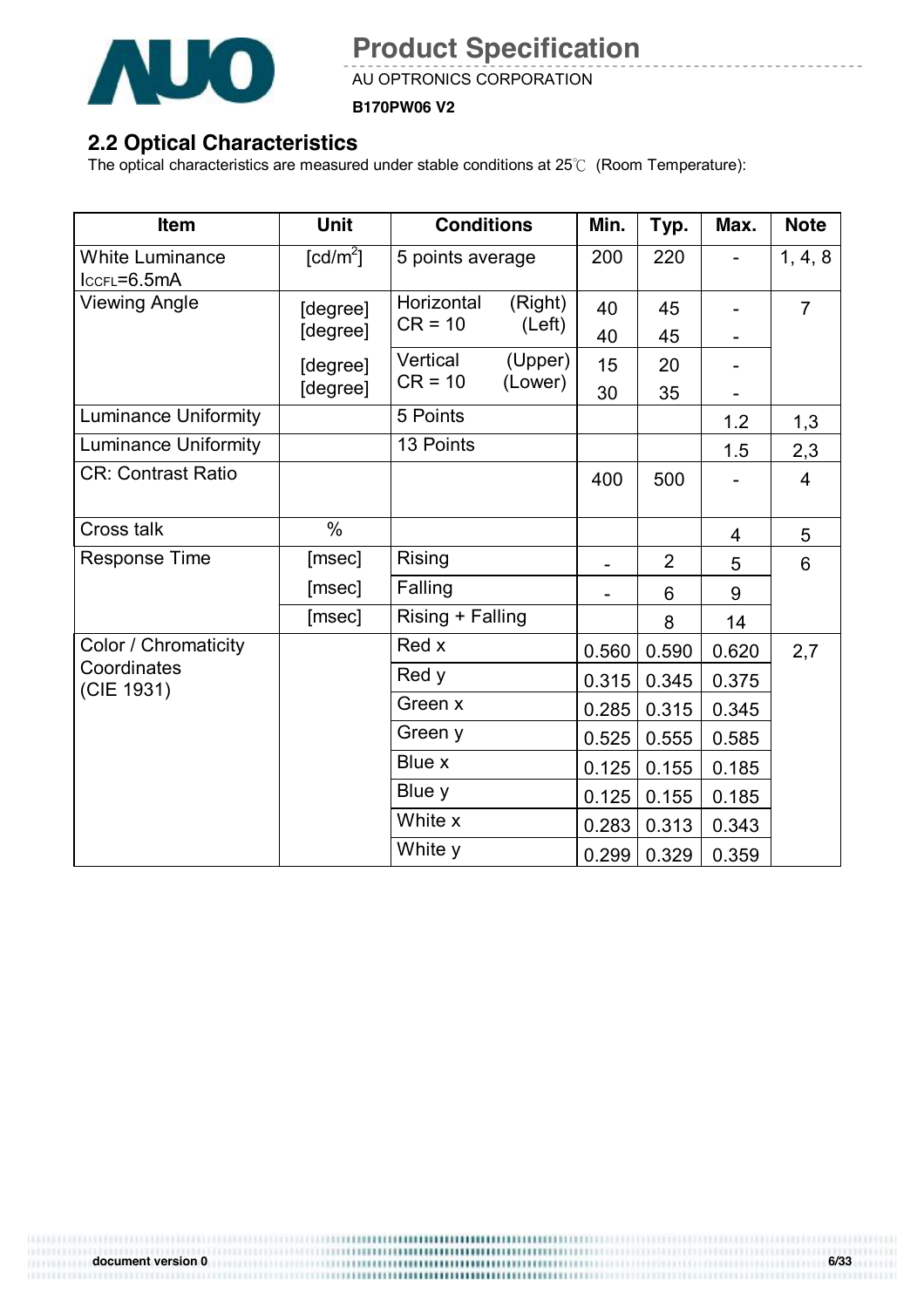

AU OPTRONICS CORPORATION

**B170PW06 V2**

#### Note 1: 5 points position (Display area : 367.20(H) X 229.50(V))mm)



Note 2: 13 points position



Note 3: The luminance uniformity of 5 and 13 points is defined by dividing the maximum luminance values by the minimum test point luminance

$$
\delta_{\text{W5}} = \frac{\text{Maximum brightness of five points}}{\text{Minimum brightness of five points}}
$$
\n
$$
\delta_{\text{W13}} = \frac{\text{Maximum brightness of thirteen points}}{\text{Minimum brightness of thirteen points}}
$$

0111111111 **document version 0 7/33**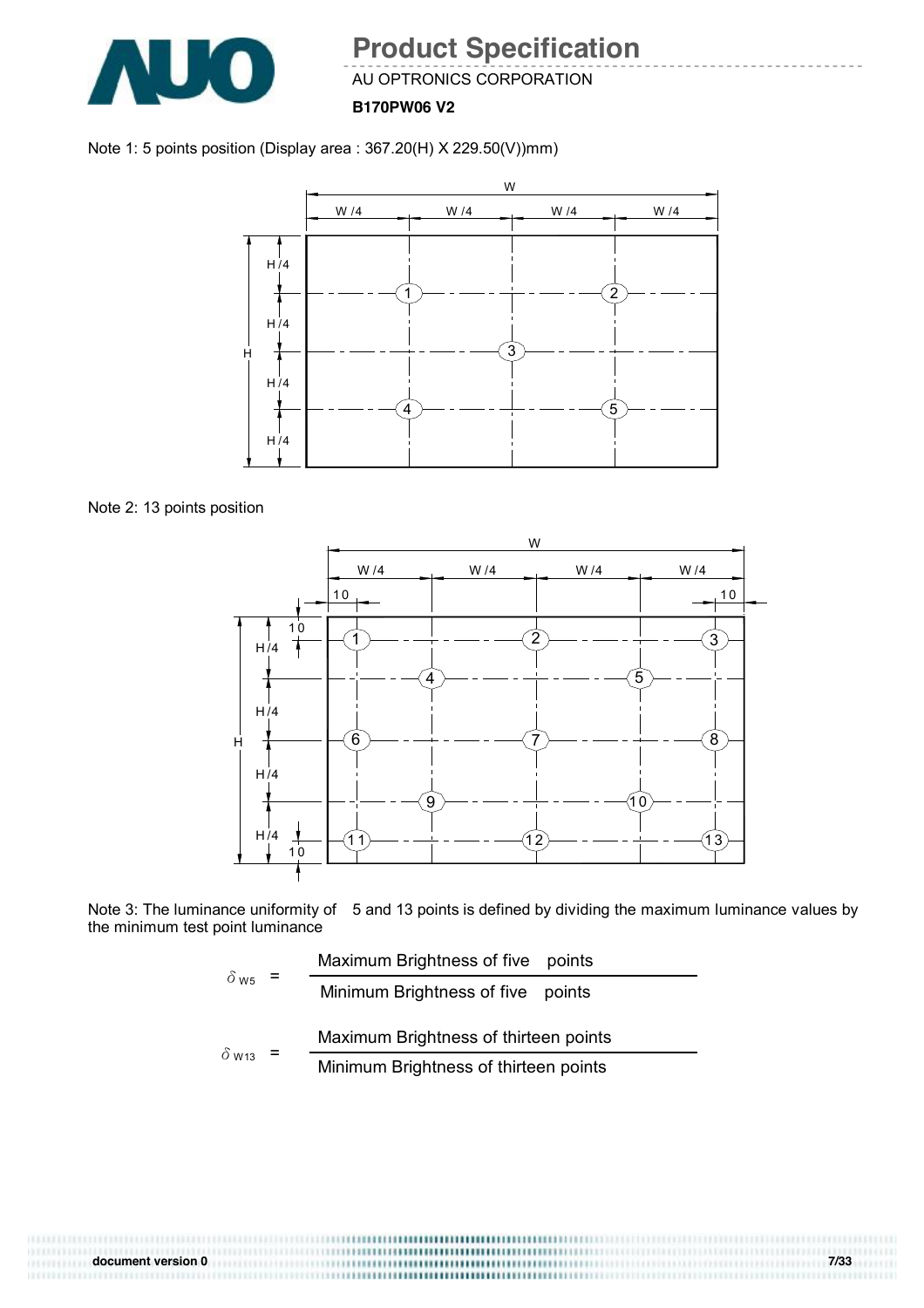

AU OPTRONICS CORPORATION

#### **B170PW06 V2**

#### Note 4: Measurement method

The LCD module should be stabilized at given temperature for 30 minutes to avoid abrupt temperature change during measuring. In order to stabilize the luminance, the measurement should be executed after lighting Backlight for 30 minutes in a stable, windless and dark room.



Center of the screen

Note 5: Definition of Cross Talk (CT)  $CT = |Y_B - Y_A| / Y_A \times 100$  (%)

**Where** 

YA = Luminance of measured location without gray level 0 pattern (cd/m2)

 $Y_B$  = Luminance of measured location with gray level 0 pattern (cd/m<sub>2</sub>)



**document version 0 8/33**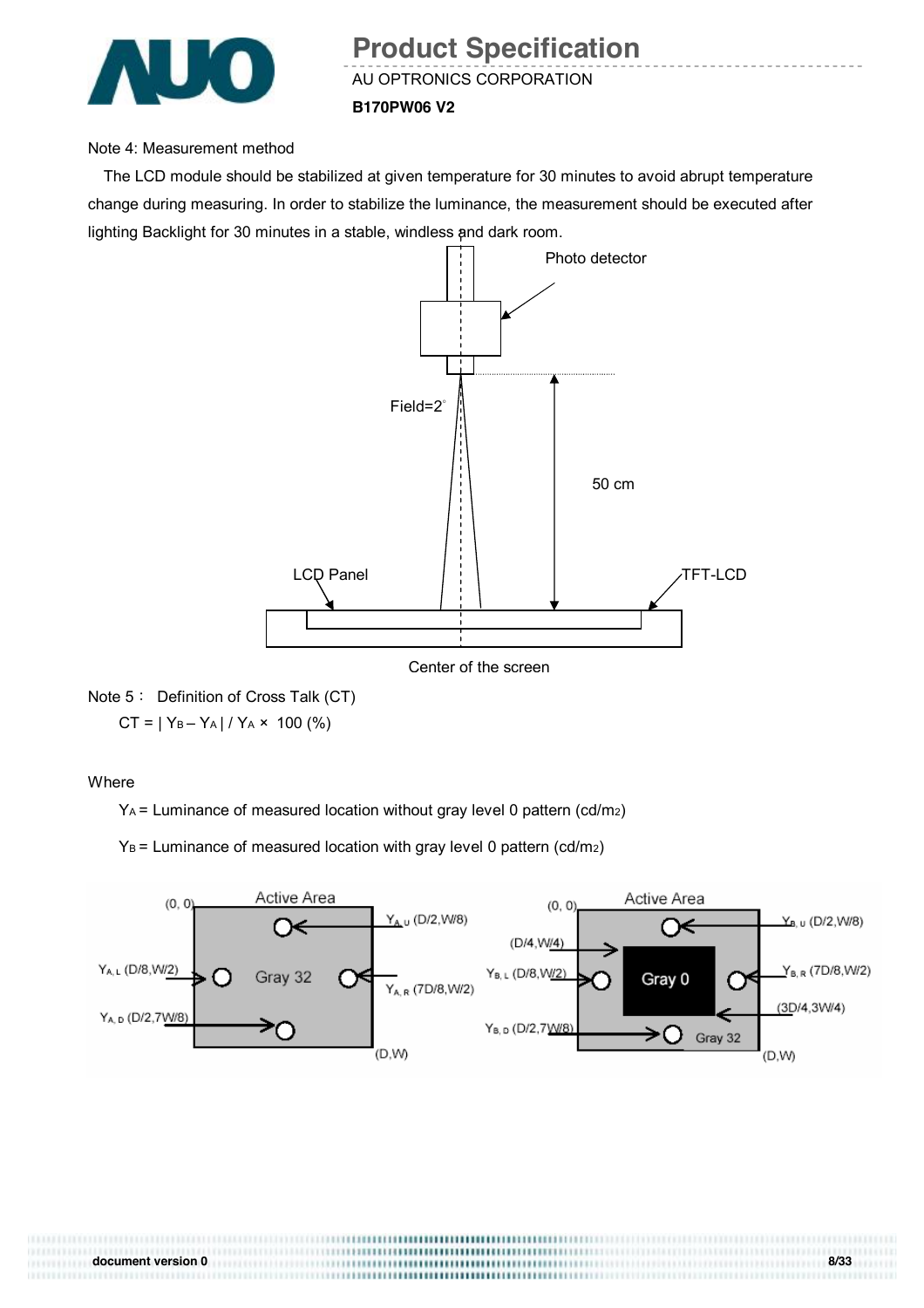

Note 6: Definition of response time:

The output signals of BM-7 or equivalent are measured when the input signals are changed from "Black" to "White" (falling time) and from "White" to "Black" (rising time), respectively. The response time interval between the 10% and 90% of amplitudes. Refer to figure as below.



Note 7. Definition of viewing angle

Viewing angle is the measurement of contrast ratio  $\geq$  10, at the screen center, over a 180° horizontal and 180° vertical range (off-normal viewing angles). The 180° viewing angle range is broken down as follows; 90° ( $\theta$ ) horizontal left and right and 90° ( $\Phi$ ) vertical, high (up) and low (down). The measurement direction is typically perpendicular to the display surface with the screen rotated about its center to develop the desired measurement viewing angle.



Note 8. Brightness measured with Foxconn inverter T73I019.01, under 6.5mA lamp current input.

**document version 0 9/33**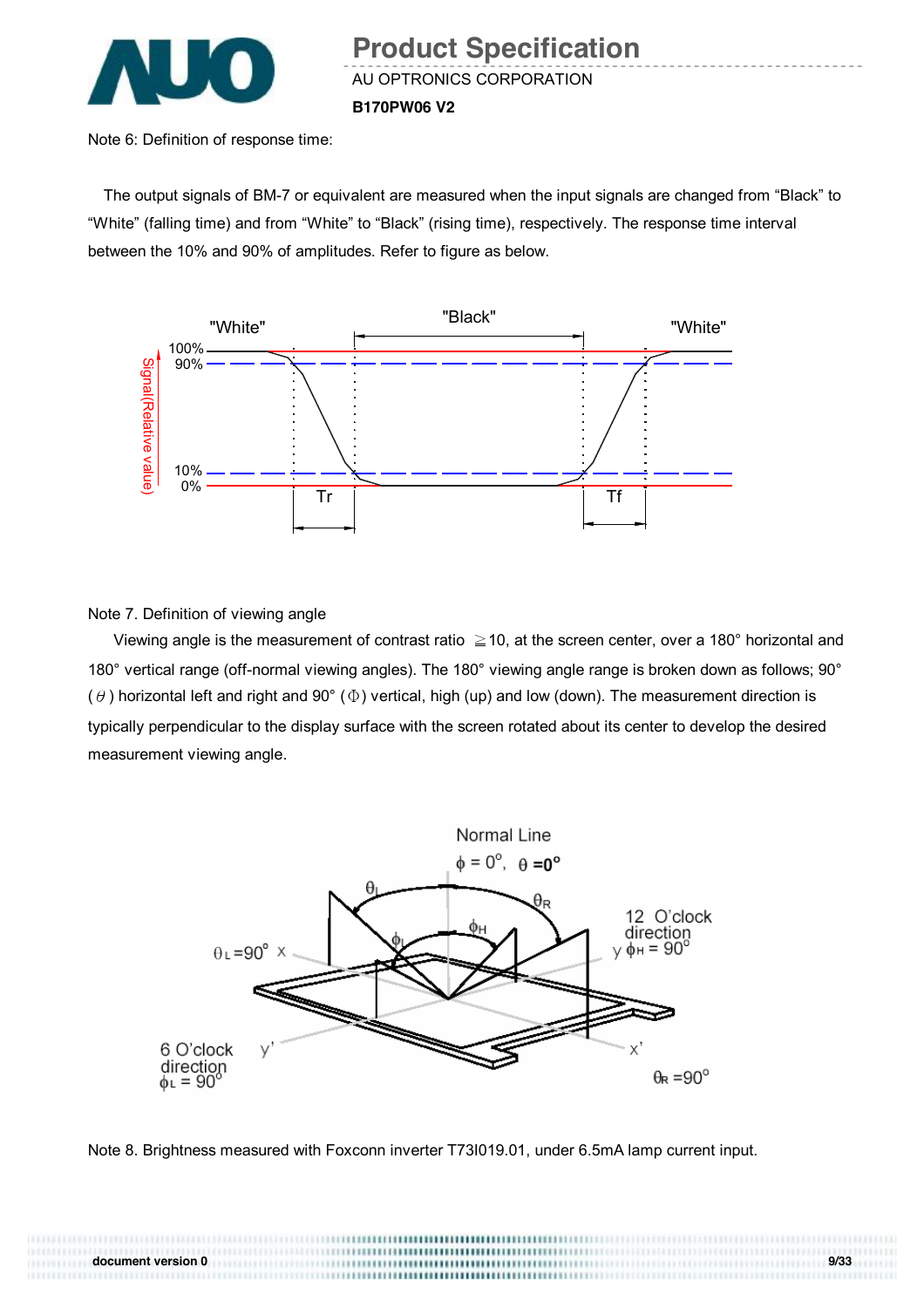

AU OPTRONICS CORPORATION

**B170PW06 V2**

## **3. Functional Block Diagram**

The following diagram shows the functional block of the 17.0 inches wide Color TFT/LCD Module:



0111111111 **document version 0 10/33**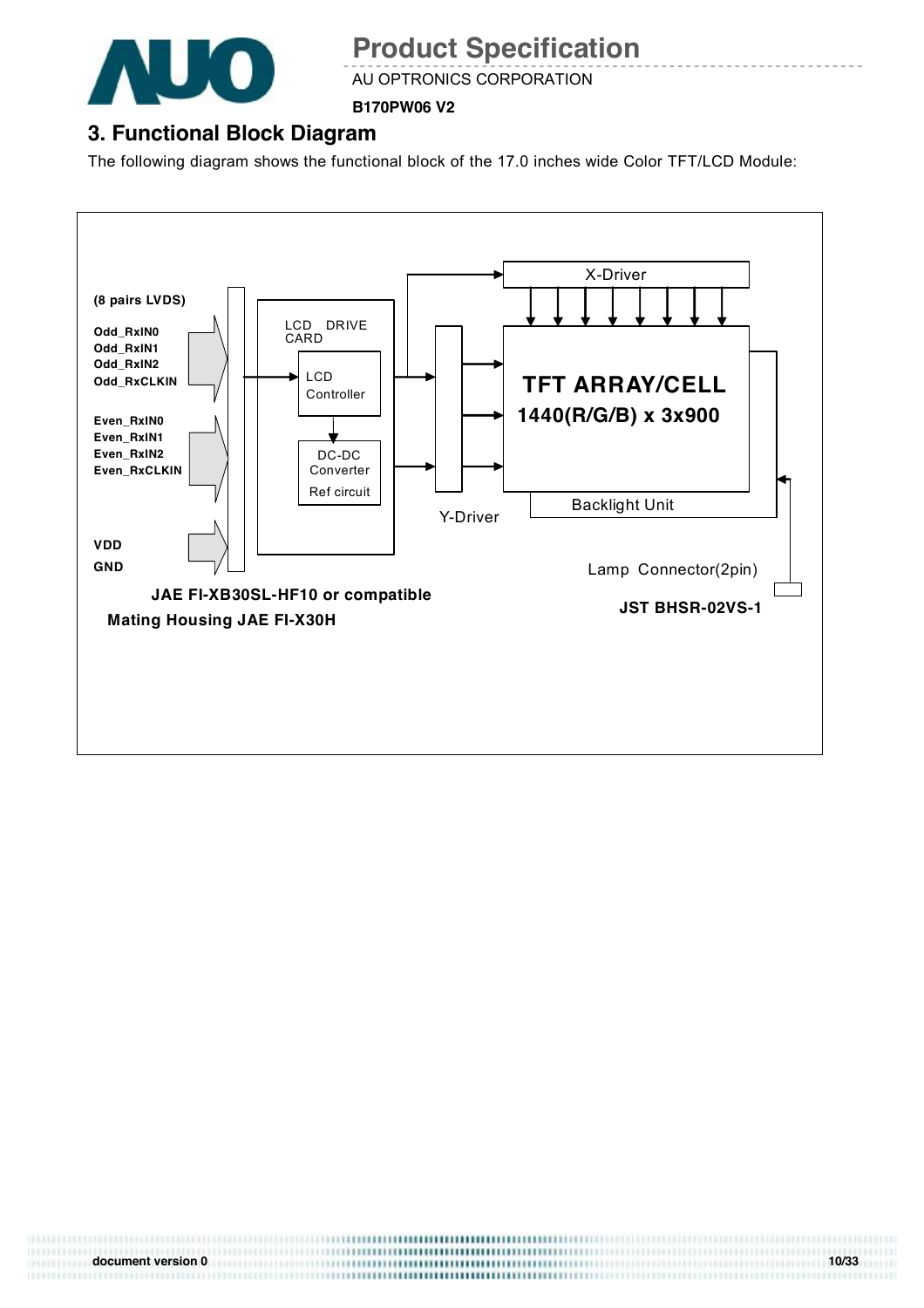

AU OPTRONICS CORPORATION

**B170PW06 V2**

### **4. Absolute Maximum Ratings**

Absolute maximum rating of the module is as following:

#### **4.1 Absolute Ratings of TFT LCD Module**

| ltem            | Svmbol | Min  | Max  | Unit  | <b>Conditions</b> |
|-----------------|--------|------|------|-------|-------------------|
| Logic/LCD Drive | √in    | −∪.◡ | +4.∪ | [Volt | Note $1, z$       |

## **4.2 Absolute Ratings of Backlight Unit**

| ltem                | Symbol       | Min                      | <b>Max</b> | Unit     | <b>Conditions</b> |
|---------------------|--------------|--------------------------|------------|----------|-------------------|
| <b>CCFL Current</b> | <b>ICCFL</b> | $\overline{\phantom{0}}$ |            | [mA] rms | Note $1,2$        |

### **4.3 Absolute Ratings of Environment**

| <b>Item</b>                  | <b>Symbol</b> | Min | <b>Max</b> | Unit                                    | <b>Conditions</b> |
|------------------------------|---------------|-----|------------|-----------------------------------------|-------------------|
| <b>Operating Temperature</b> | TOP           |     | $+50$      | [°C]                                    | Note 3            |
| <b>Operation Humidity</b>    | <b>HOP</b>    | 5   | 95         | [%RH]                                   | Note 3            |
| Storage Temperature          | TST           | -20 | +60        | $\mathsf{I}^\circ\mathsf{C} \mathsf{I}$ | Note 3            |
| <b>Storage Humidity</b>      | HST           | 5   | 95         | [%RH]                                   | Note 3            |

Note 1: Within Ta (25℃ )

Note 2: Permanent damage to the device may occur if exceed maximum values

Note 3: For quality performance, please refer to AUO IIS(Incoming Inspection Standard).

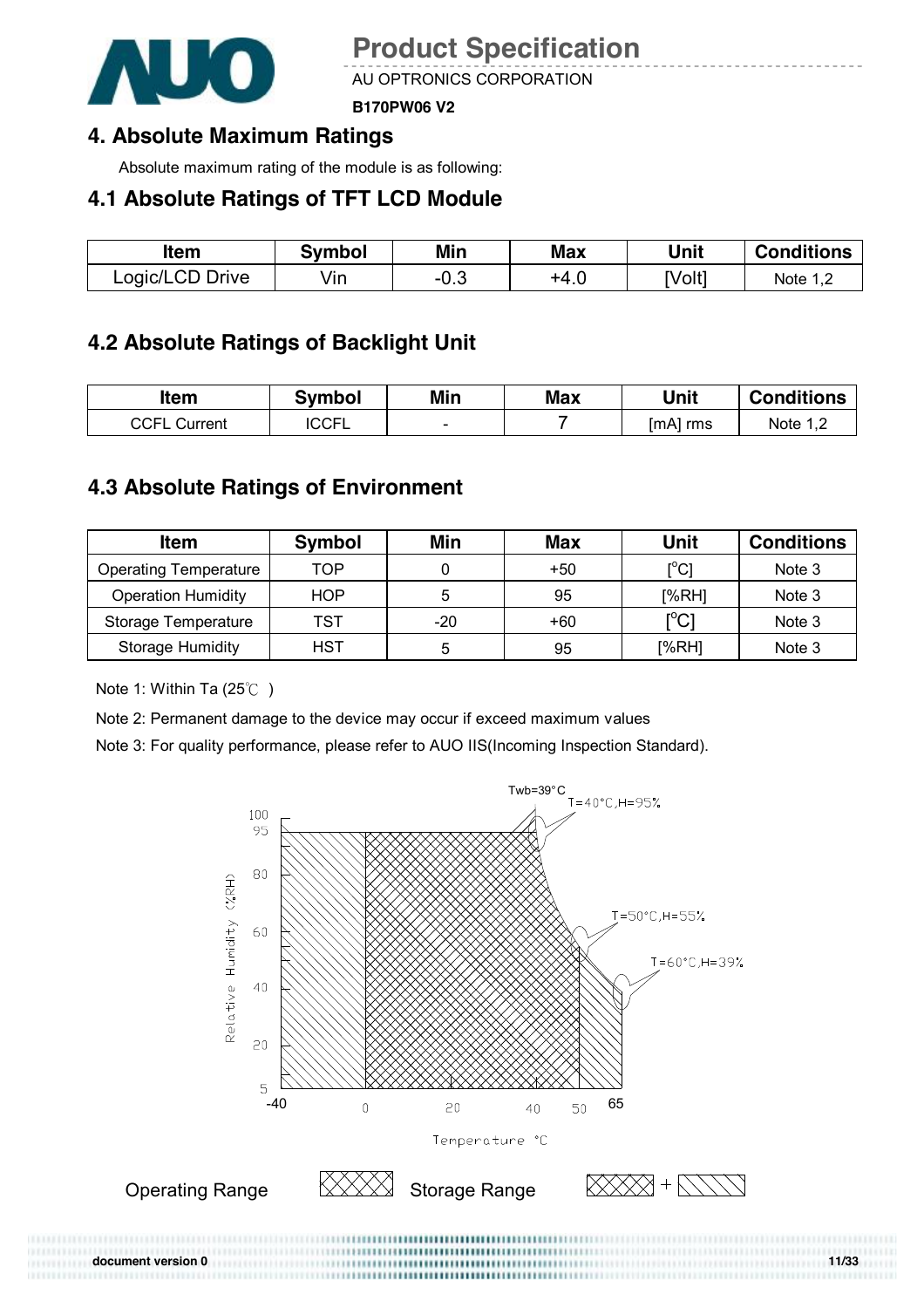

AU OPTRONICS CORPORATION

**B170PW06 V2**

#### **5. Electrical characteristics**

#### **5.1 TFT LCD Module**

#### **5.1.1 Power Specification**

Input power specifications are as follows;

| <b>Symble</b> | <b>Parameter</b>      | Min | <b>Typ</b> | <b>Max</b> | <b>Units</b> | <b>Note</b>       |
|---------------|-----------------------|-----|------------|------------|--------------|-------------------|
| <b>VDD</b>    | Logic/LCD Drive       | 3.0 | 3.3        | 3.6        | [Volt]       |                   |
|               | Voltage               |     |            |            |              |                   |
| <b>PDD</b>    | <b>VDD Power</b>      |     |            | 2.1        | [Watt]       | Note 1            |
| <b>IDD</b>    | <b>IDD Current</b>    |     | 580        | 680        | [MA]         | Note 1, VDD=3.3 V |
| <b>IRush</b>  | <b>Inrush Current</b> |     |            | 2000       | [MA]         | Note 2            |
| <b>VDDrp</b>  | Allowable             |     |            | 100        | [mV]         |                   |
|               | Logic/LCD Drive       |     |            |            | $p-p$        |                   |
|               | <b>Ripple Voltage</b> |     |            |            |              |                   |

Note 1 : Maximum Measurement Condition : Black Pattern

Note 2: Measure Condition

0111111111





**Vin rising time** 

**document version 0 12/33**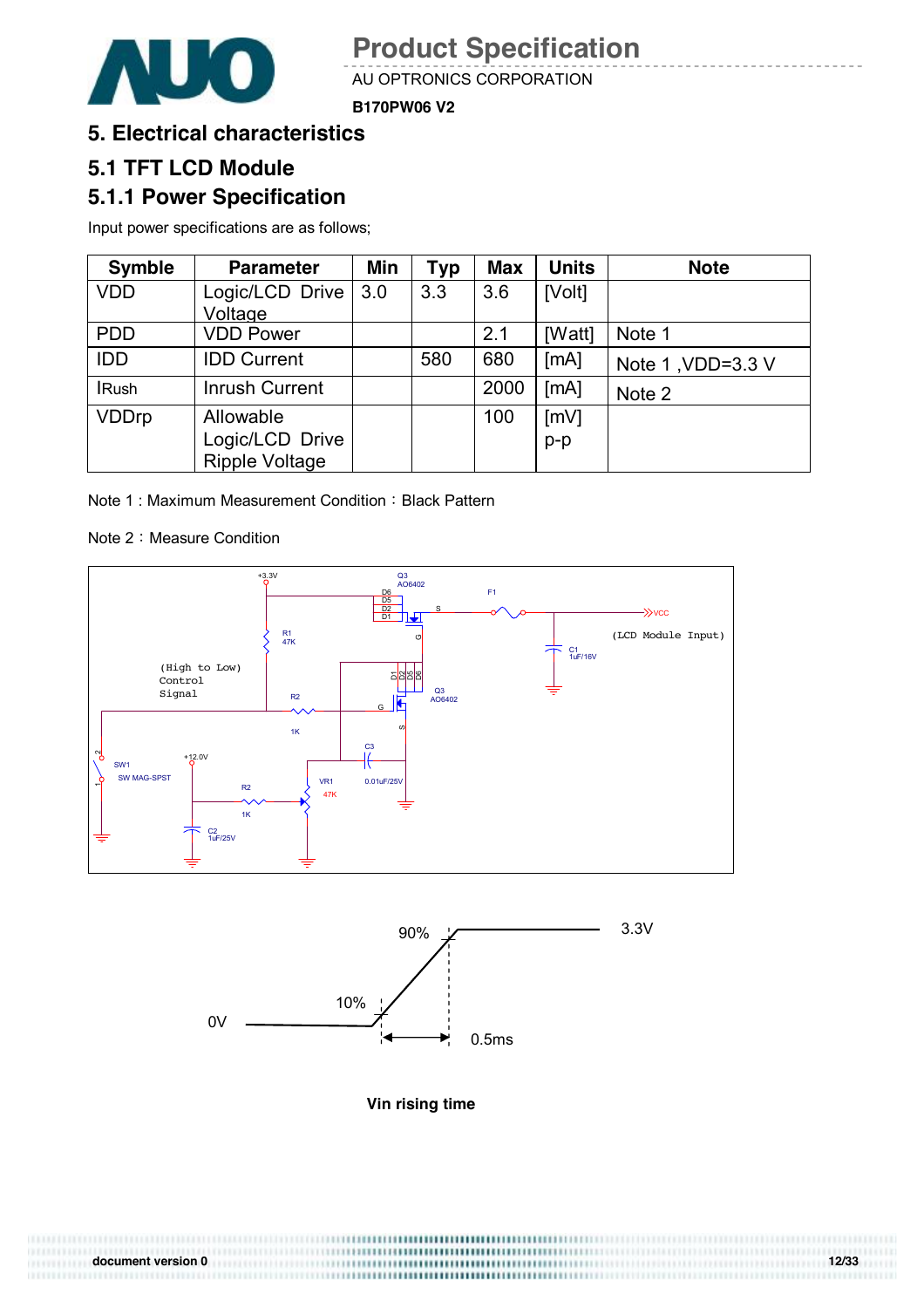

AU OPTRONICS CORPORATION

**B170PW06 V2**

#### **5.1.2 Signal Electrical Characteristics**

Input signals shall be low or High-impedance state when VDD is off.

Signal electrical characteristics are as follows;

| <b>Parameter</b> | <b>Condition</b>                                 | Min    | Max  | Unit |
|------------------|--------------------------------------------------|--------|------|------|
| Vth              | Differential Input High<br>Threshold (Vcm=+1.2V) |        | 100  | [mV] |
| Vtl              | Differential Input Low<br>Threshold (Vcm=+1.2V)  | $-100$ |      | [mV] |
| Vcm              | Differential Input<br>Common Mode Voltage        | 11     | 1.45 | ГV1  |

Note: LVDS Differential Voltage

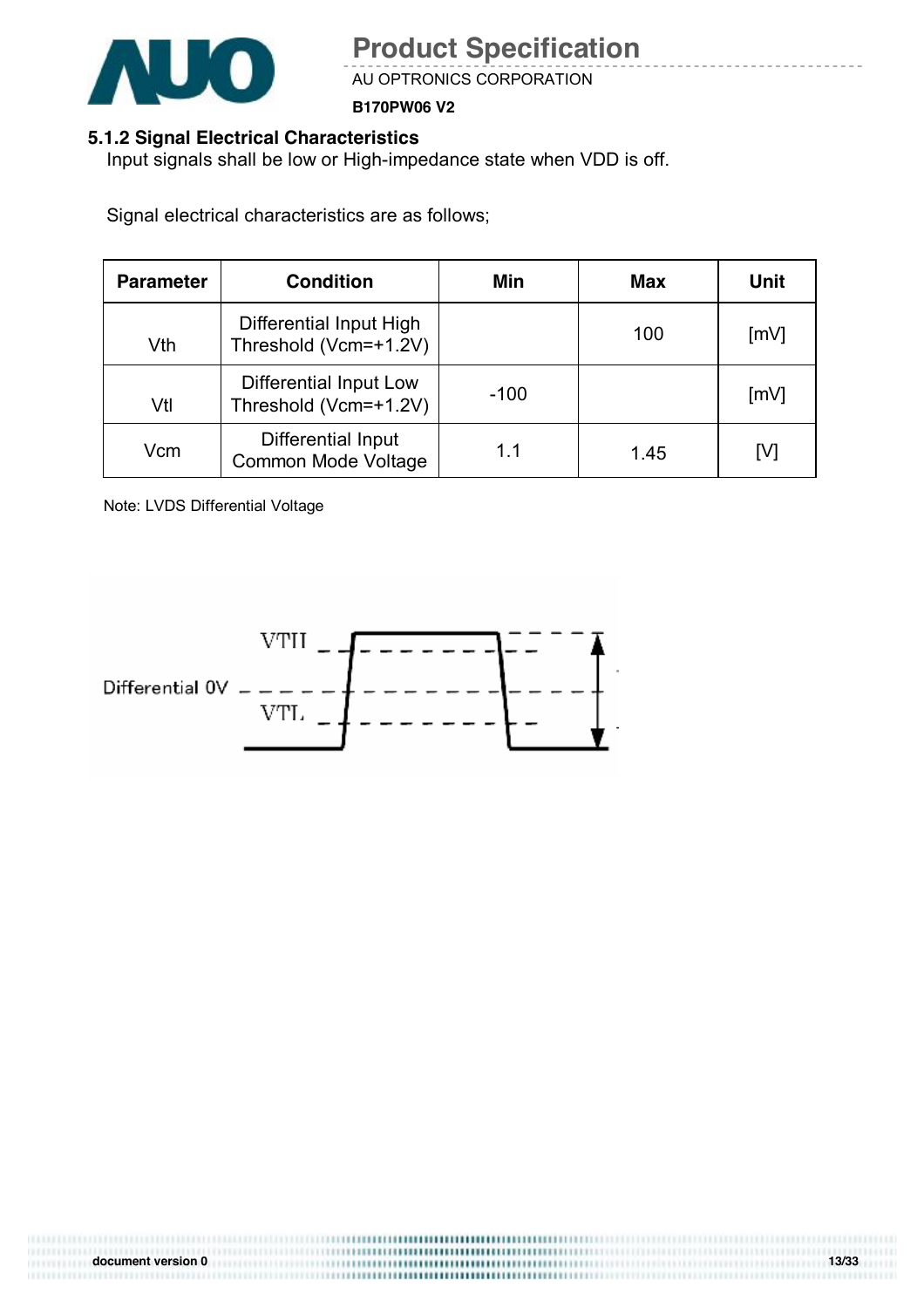

AU OPTRONICS CORPORATION

**B170PW06 V2**

### **5.2 Backlight Unit**

Parameter guideline for CCFL Inverter

| <b>Parameter</b>                | Min  | Typ  | <b>Max</b> | <b>Units</b>           | <b>Condition</b>    |
|---------------------------------|------|------|------------|------------------------|---------------------|
| <b>White Luminance</b>          | 2250 | 2450 |            | $\lceil cd/m^2 \rceil$ | $(Ta=25^{\circ}$ C) |
|                                 |      |      |            |                        | Note 1              |
| CCFL current(ICCFL)             | 3.0  | 6.5  | 7.0        | $[mA]$ rms             | $(Ta=25^{\circ}$ C) |
|                                 |      |      |            |                        | Note 2              |
| <b>CCFL Frequency (FCCFL)</b>   | 40   | 60   | 80         | [KHz]                  | $(Ta=25^{\circ}$ C) |
|                                 |      |      |            |                        | Note $3,4$          |
| CCFL Ignition Voltage (Vs)      |      |      | 1700       | [Volt]                 | $(Ta=0^{\circ}C)$   |
|                                 |      |      |            | rms                    | Note 5              |
| CCFL Ignition Voltage(Vs)       |      |      | 1310       | [Volt]                 | $(Ta=25^{\circ}$ C) |
|                                 |      |      |            | rms                    | Note 5              |
| <b>CCFL Voltage (Reference)</b> | 666  | 740  | 814        | [Volt]                 | $(Ta=25^{\circ}$ C) |
|                                 |      |      |            | rms                    | Note 6              |
| <b>CCFL Power consumption</b>   | 2.22 | 4.8  | 5.2        | [Watt]                 | $(Ta=25^{\circ}$ C) |
|                                 |      |      |            |                        | Note 6              |
| <b>CCFL Set up Time</b>         | 1    |      |            | [Sec]                  |                     |
|                                 |      |      |            |                        |                     |

Note 1: Typ are AUO recommended Design Points.

\*1 All of characteristics listed are measured under the condition using the AUO Test inverter.

\*2 In case of using an inverter other than listed, it is recommended to check the inverter carefully.

Sometimes, interfering noise stripes appear on the screen, and substandard luminance or flicker at low power may happen.

\*3 In designing an inverter, it is suggested to check safety circuit very carefully. Impedance of CCFL, for instance, becomes more than 1 [M ohm] when CFL is damaged.

\*4 Generally, CCFL has some amount of delay time after applying kick-off voltage. It is recommended to keep on applying kick-off voltage for 1 [Sec] until discharge.

\*5 CCFL discharge frequency must be carefully chosen so as not to produce interfering noise stripes on the screen.

\*6 Reducing CCFL current increases CCFL discharge voltage and generally increases CCFL discharge frequency. So all the parameters of an inverter should be carefully designed so as not to produce too much leakage current from high-voltage output of the inverter.

Note 2: It should be employed the inverter which has "Duty Dimming", if ICCFL is less than 4mA.

Note 3: CCFL discharge frequency should be carefully determined to avoid interference between inverter and TFT LCD.

Note 4: The frequency range will not affect to lamp life and reliability characteristics.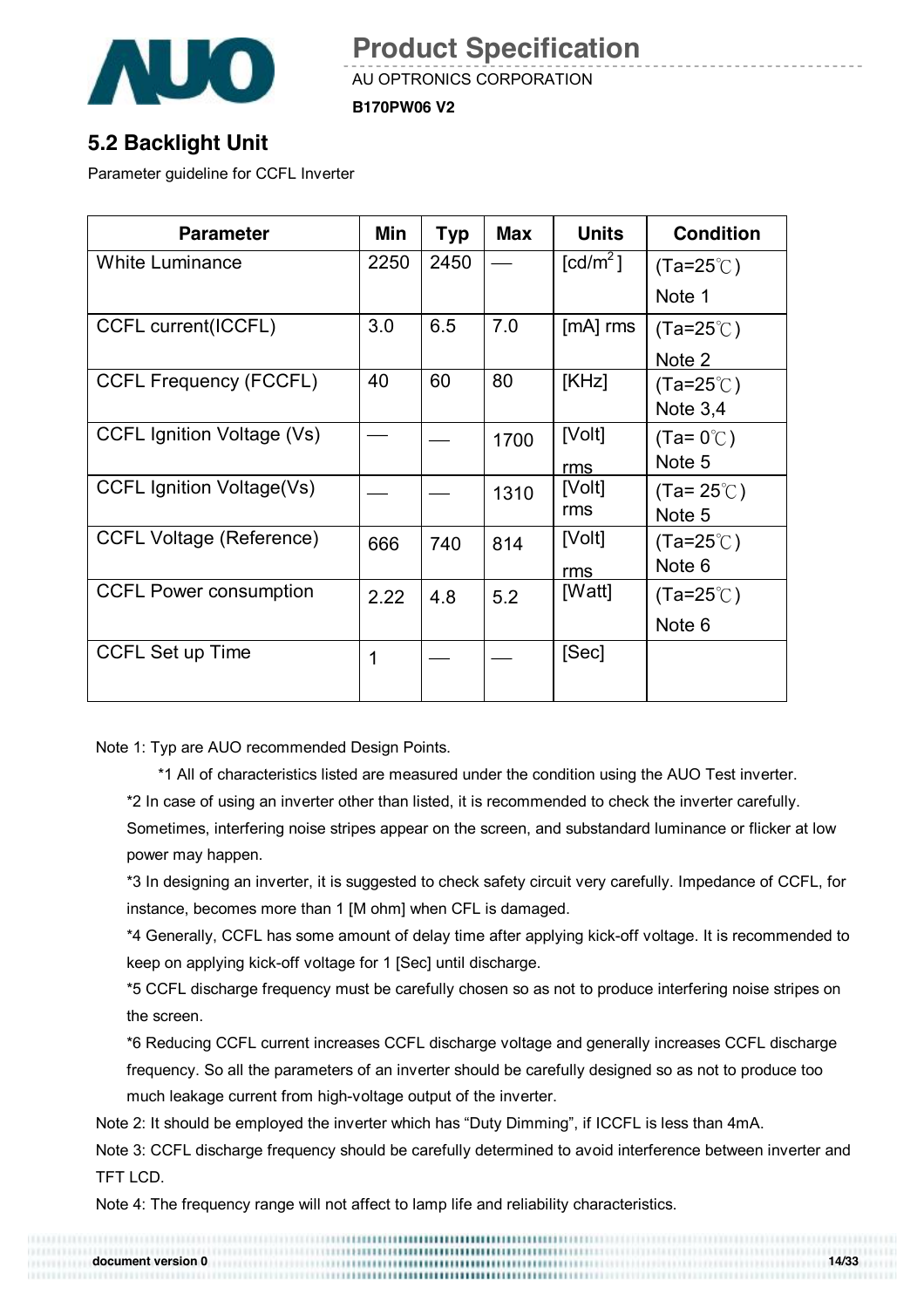

#### AU OPTRONICS CORPORATION

#### **B170PW06 V2**

Note 5: CCFL inverter should be able to give out a power that has a generating capacity of over 1,430 voltage. Lamp units need 1,400 voltage minimum for ignition.

Note 6: Calculator value for reference (ICCFL×VCCFL=PCCFL)

Note 7: Requirements for a system inverter design, which is intended to have a better display performance, a

better power efficiency and a more reliable lamp, are following.

It shall help increase the lamp lifetime and reduce leakage current.

a. The asymmetry rate of the inverter waveform should be less than 10%.

b. The distortion rate of the waveform should bewithin  $\sqrt{2}$  ±10%.

\* Inverter output waveform had better be more similar to ideal sine wave.



**document version 0 15/33**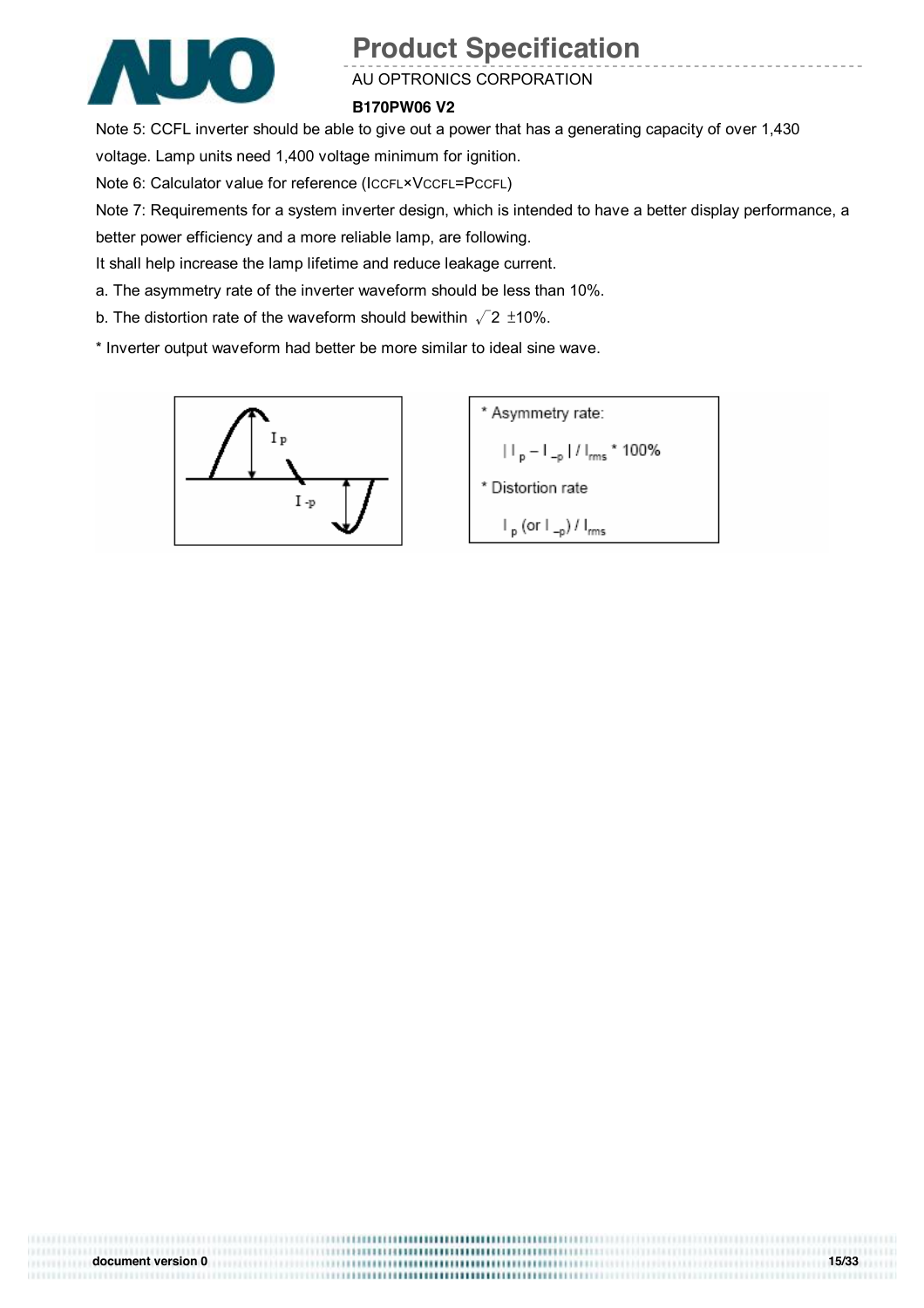

AU OPTRONICS CORPORATION

**B170PW06 V2**

## **6. Signal Characteristic**

### **6.1 Pixel Format Image**

Following figure shows the relationship of the input signals and LCD pixel format.

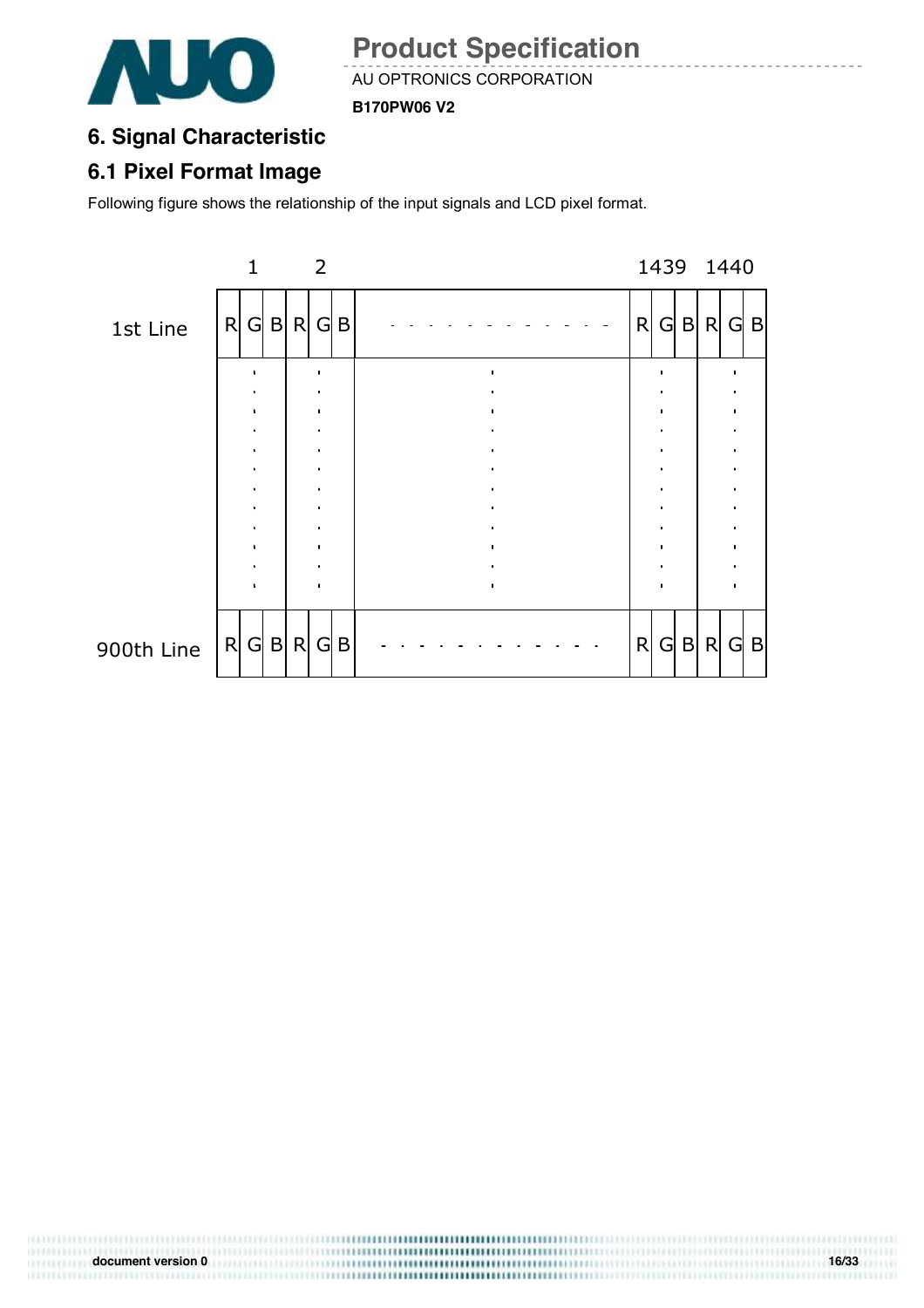

AU OPTRONICS CORPORATION

**B170PW06 V2**

**6.2 The input data format ODD pair( 1st pixel input)**



#### **Even pair(2nd pixel input)**

0111111111



| <b>Signal Name</b> | <b>Description</b>      |                                                             |
|--------------------|-------------------------|-------------------------------------------------------------|
| R <sub>5</sub>     | Red Data 5 (MSB)        | Red-pixel Data                                              |
| R4                 | Red Data 4              | Each red pixel's brightness data consists of these 6 bits   |
| R <sub>3</sub>     | Red Data 3              | pixel data.                                                 |
| R <sub>2</sub>     | Red Data 2              |                                                             |
| R <sub>1</sub>     | Red Data 1              |                                                             |
| R <sub>0</sub>     | Red Data 0 (LSB)        |                                                             |
|                    | <b>Red-pixel Data</b>   |                                                             |
| G <sub>5</sub>     | Green Data 5 (MSB)      | Green-pixel Data                                            |
| G4                 | Green Data 4            | Each green pixel's brightness data consists of these 6 bits |
| G <sub>3</sub>     | Green Data 3            | pixel data.                                                 |
| G <sub>2</sub>     | Green Data 2            |                                                             |
| G <sub>1</sub>     | Green Data 1            |                                                             |
| G0                 | Green Data 0 (LSB)      |                                                             |
|                    | <b>Green-pixel Data</b> |                                                             |
| B <sub>5</sub>     | Blue Data 5 (MSB)       | <b>Blue-pixel Data</b>                                      |
| <b>B4</b>          | Blue Data 4             | Each blue pixel's brightness data consists of these 6 bits  |
| B <sub>3</sub>     | Blue Data 3             | pixel data.                                                 |
| <b>B2</b>          | Blue Data 2             |                                                             |
| <b>B1</b>          | Blue Data 1             |                                                             |
| B <sub>0</sub>     | Blue Data 0 (LSB)       |                                                             |
|                    | <b>Blue-pixel Data</b>  |                                                             |
| <b>RxCLKIN</b>     | <b>Data Clock</b>       | The typical frequency is 48.2 MHz. The signal is used to    |
|                    |                         | strobe the pixel data and DSPTMG signals. All pixel data    |
|                    |                         | shall be valid at the falling edge when the DSPTMG          |
|                    |                         | signal is high.                                             |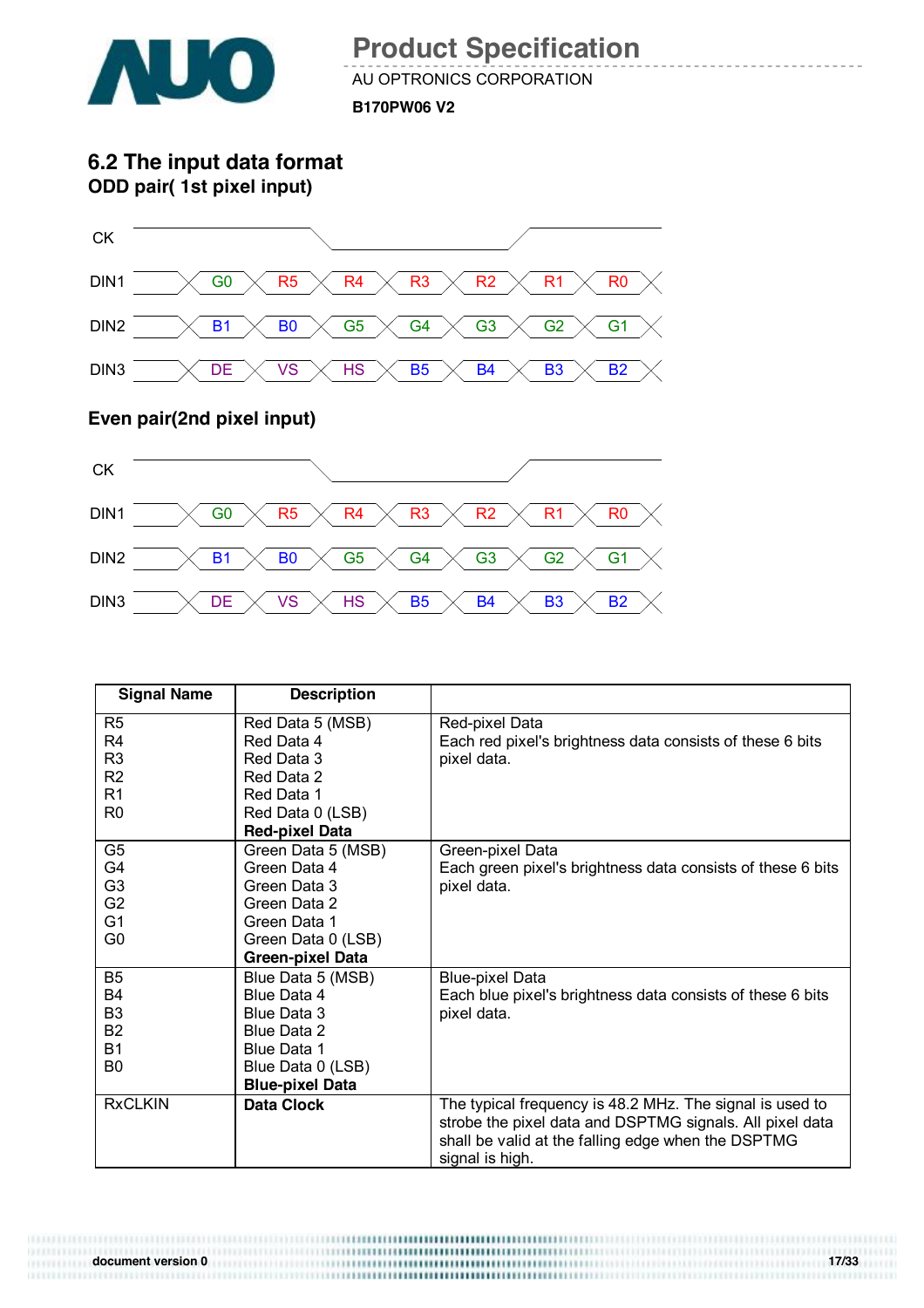

AU OPTRONICS CORPORATION

**B170PW06 V2**

| DE        | <b>Display Timing</b>  | This signal is strobed at the falling edge of<br>-DTCLK. When the signal is high, the pixel data shall be<br>valid to be displayed. |
|-----------|------------------------|-------------------------------------------------------------------------------------------------------------------------------------|
| <b>VS</b> | <b>Vertical Sync</b>   | The signal is synchronized to -DTCLK.                                                                                               |
| <b>HS</b> | <b>Horizontal Sync</b> | The signal is synchronized to -DTCLK.                                                                                               |

Note: Output signals from any system shall be low or Hi-Z state when VDD is off.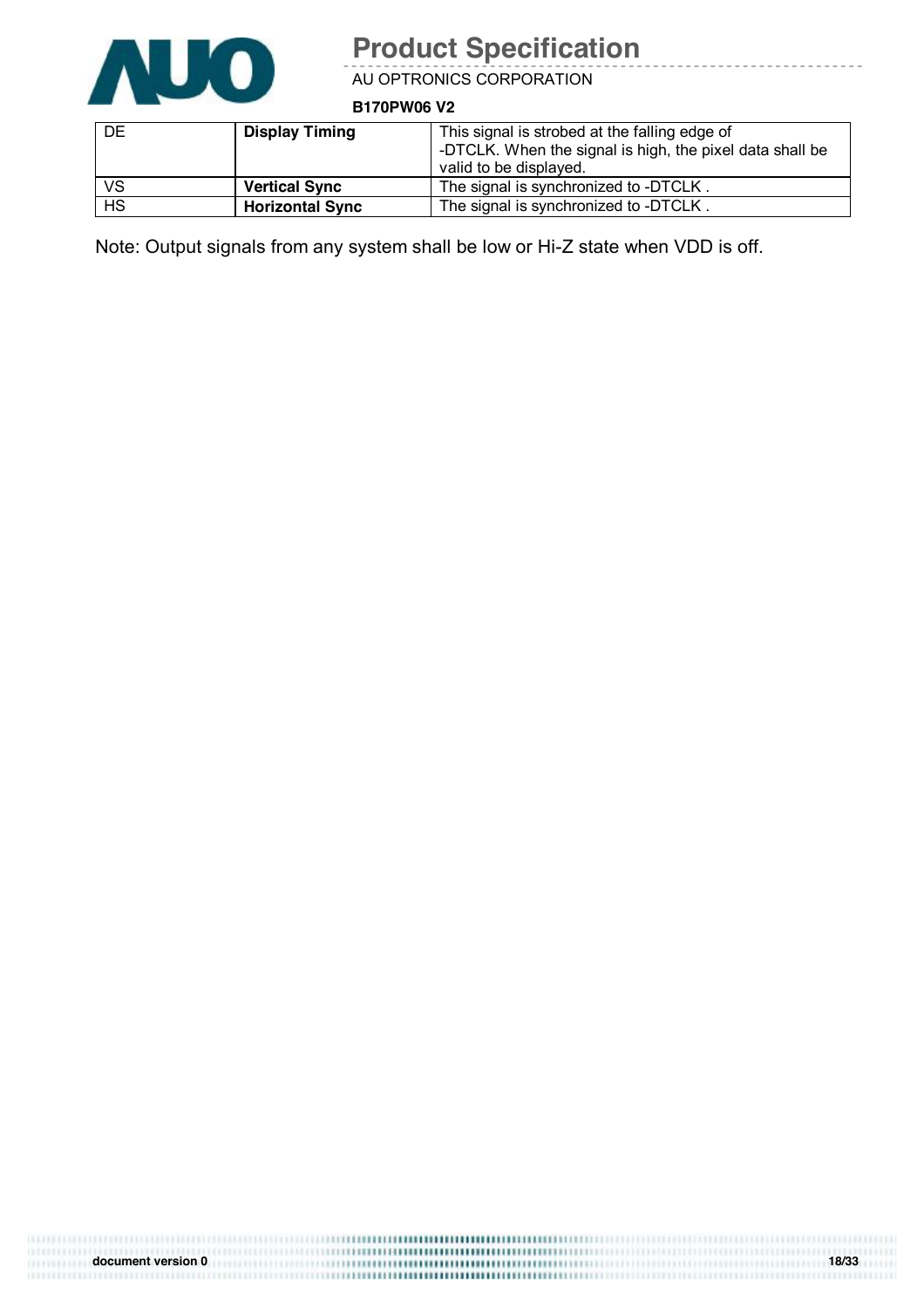

AU OPTRONICS CORPORATION

**B170PW06 V2**

## **6.3 Signal Description**

LVDS is a differential signal technology for LCD interface and high speed data transfer device.

| Pin no         | Symbol              | <b>Function</b>                       | Etc. |
|----------------|---------------------|---------------------------------------|------|
| 1              | <b>GND</b>          | Ground                                |      |
| $\overline{2}$ | <b>VDD</b>          | Power supply , 3.3 V (typical)        |      |
| 3              | <b>VDD</b>          | Power supply , 3.3 V (typical)        |      |
| 4              | <b>VEDID</b>        | DDC 3.3V power                        |      |
| 5              | <b>NC</b>           | No Connection (Reserved for AUO) test |      |
| 6              | CLK <sub>EDID</sub> | <b>DDC Clock</b>                      |      |
| $\overline{7}$ | $Data_{EDID}$       | DDC data                              |      |
| 8              | Odd_RxIN0-          | -LVDS differential data input         |      |
| 9              | Odd RxIN0+          | +LVDS differential data input         |      |
| 10             | <b>GND</b>          | Ground                                |      |
| 11             | Odd RxIN1-          | -LVDS differential data input         |      |
| 12             | Odd RxIN1+          | +LVDS differential data input         |      |
| 13             | <b>GND</b>          | Ground                                |      |
| 14             | Odd RxIN2-          | -LVDS differential data input         |      |
| 15             | Odd RxIN2+          | +LVDS differential data input         |      |
| 16             | <b>GND</b>          | Ground                                |      |
| 17             | Odd RxCLKIN-        | -LVDS differential clock input        |      |
| 18             | Odd_RxCLKIN+        | +LVDS differential clock input        |      |
| 19             | <b>GND</b>          | Ground                                |      |
| 20             | Even RxIN0-         | -LVDS differential data input         |      |
| 21             | Even RxIN0+         | +LVDS differential data input         |      |
| 22             | <b>GND</b>          | Ground                                |      |
| 23             | Even RxIN1-         | -LVDS differential data input         |      |
| 24             | Even RxIN1+         | +LVDS differential data input         |      |
| 25             | <b>GND</b>          | Ground                                |      |
| 26             | Even_RxIN2-         | -LVDS differential data input         |      |
| 27             | Even RxIN2+         | +LVDS differential data input         |      |
| 28             | <b>GND</b>          | Ground                                |      |
| 29             | Even_RxCLKIN-       | -LVDS differential clock input        |      |
| 30             | Even_RxCLKIN+       | +LVDS differential clock input        |      |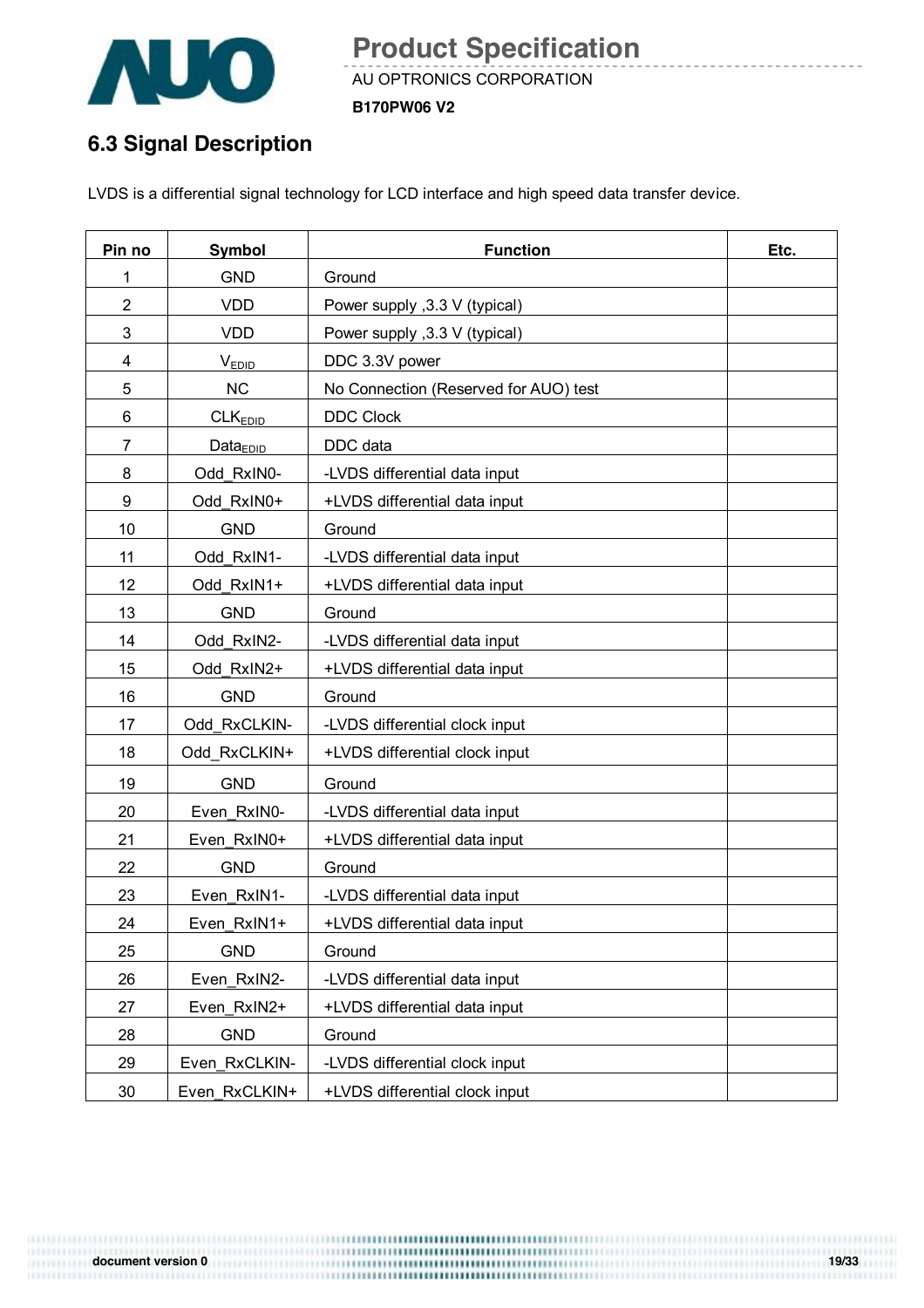

AU OPTRONICS CORPORATION

**B170PW06 V2**



Note1: Start from right side

Note2: Please follow VESA standard. Note3: Input signals shall be low or High-impedance when VDD is off. Internal circuit of LVDS inputs are as following.

The module uses a 100ohm resistor between positive and negative data lines of each receiver input

#### **6.4 Interface Timing**

#### **6.4.1 Timing Characteristics**

Basically, interface timings should match the 1440x900 manufacturing guide line timing.

| Signal       | Item            | Symbol   | Min   | Typ   | Max                      | Unit       |
|--------------|-----------------|----------|-------|-------|--------------------------|------------|
| Vertical     | Period          | Tv       | 904   | 912   | 2048                     | Th         |
| Section      | Active          | Tdisp(v) | 900   | 900   | 900                      | Th         |
|              | <b>Blanking</b> | Tblk(v)  | 4     | 12    | -                        | Th         |
| Horizontal   | Period          | Th       | 760   | 880   | 1024                     | Tclk       |
| Section      | Active          | Tdisp(h) | 720   | 720   | 720                      | Tclk       |
|              | <b>Blanking</b> | Tblk(h)  | 40    | 160   | $\overline{\phantom{a}}$ | Tclk       |
| <b>Clock</b> | Period          | Tclk     | 16.61 | 20.75 | -                        | <b>Ns</b>  |
|              | Frequency@60Hz  | Freg     |       | 48.2  | 60.2                     | <b>MHz</b> |

**Note** : DE mode only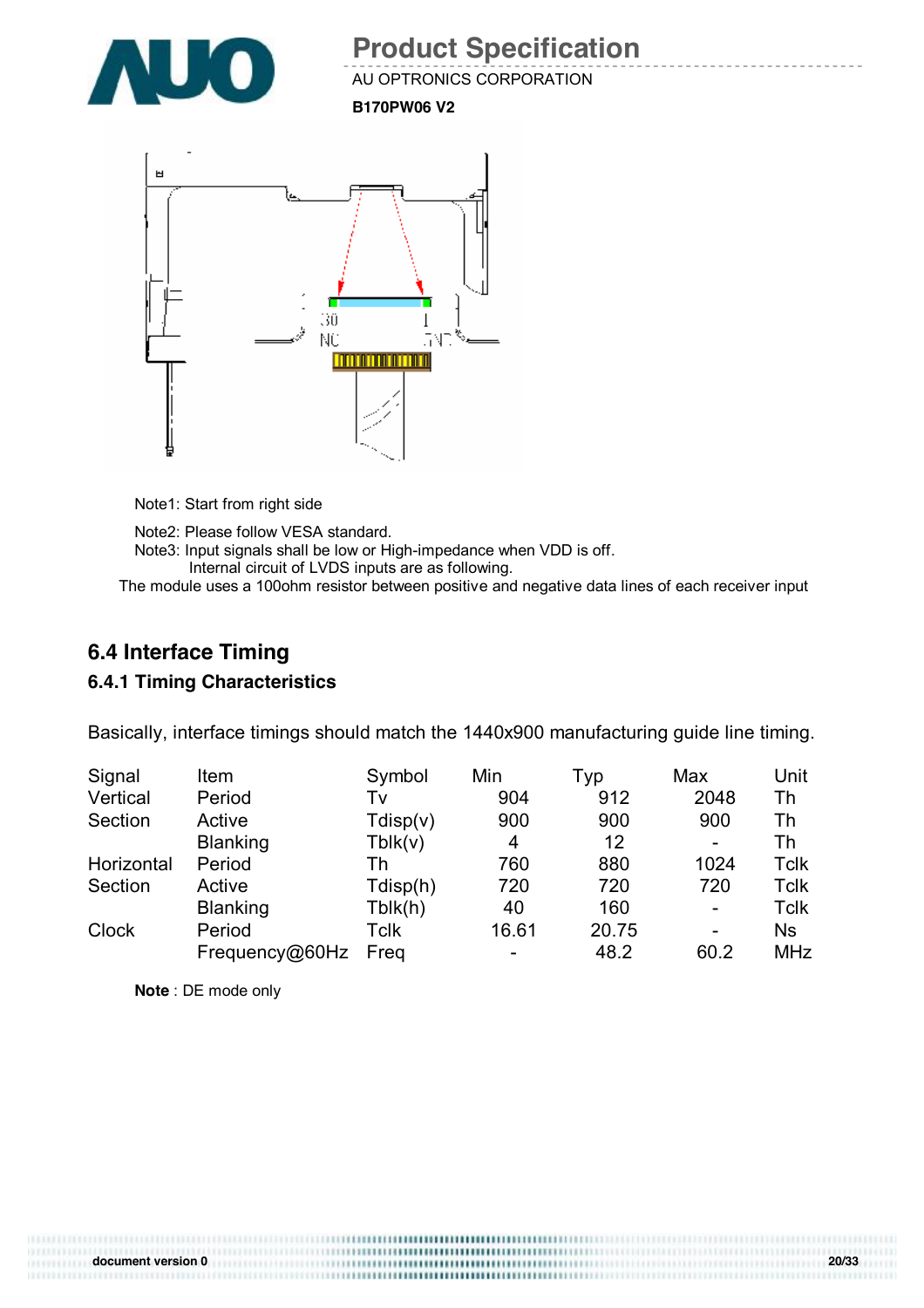

AU OPTRONICS CORPORATION

**B170PW06 V2**

### **6.4.2 Timing diagram**



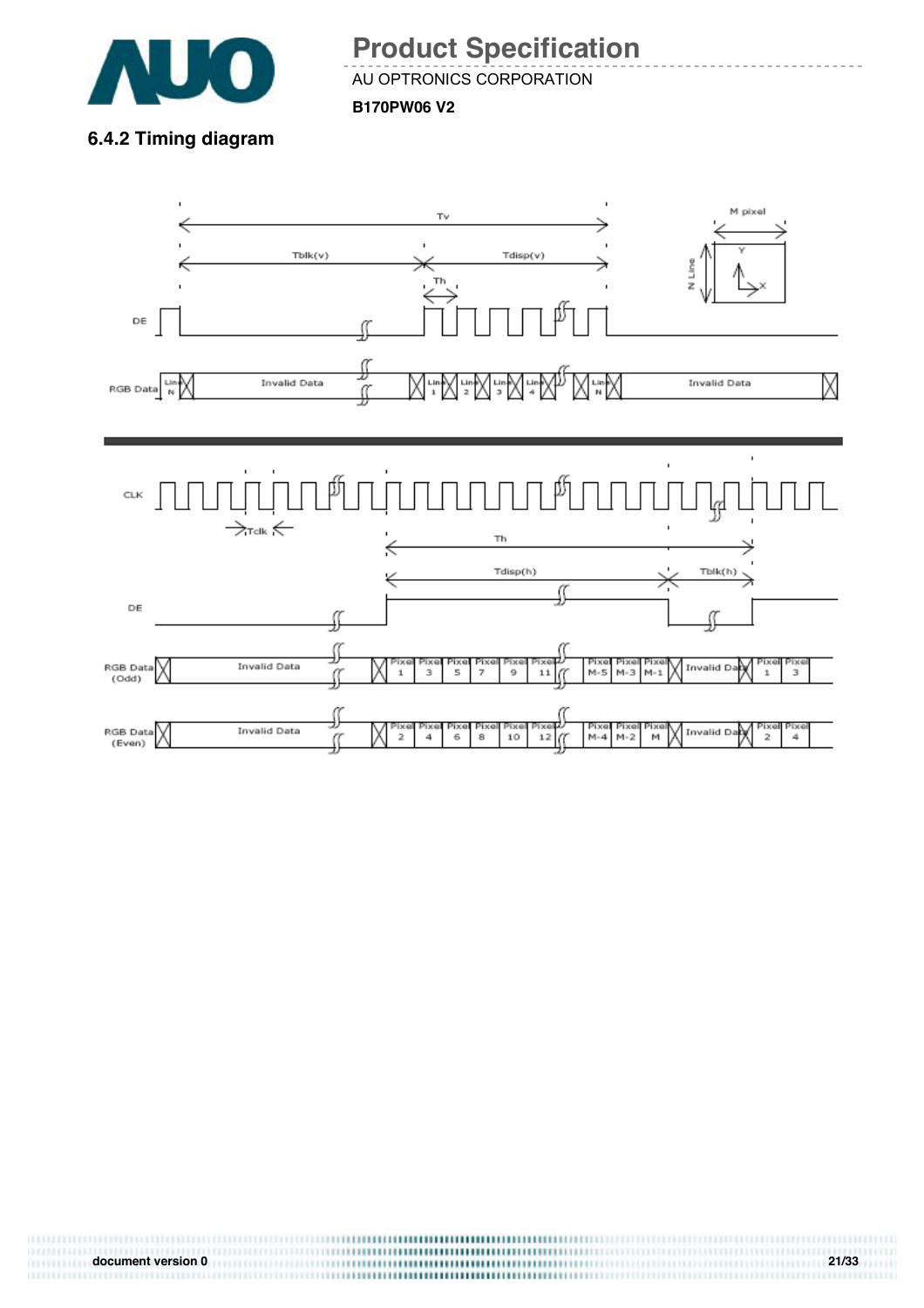

AU OPTRONICS CORPORATION

**B170PW06 V2**

### **6.5 Power ON/OFF Sequence**

VDD power and lamp on/off sequence is as follows. Interface signals are also shown in the chart. Signals from any system shall be Hi-Z state or low level when VDD is off.



#### **Power Sequence Timing**

|                  |      | Value |      |              |
|------------------|------|-------|------|--------------|
| <b>Parameter</b> | Min. | Typ.  | Max. | <b>Units</b> |
| T1               | 0.5  |       | 10   | (ms)         |
| T <sub>2</sub>   | 0    |       | 50   | (ms)         |
| T <sub>3</sub>   | 0    |       | 50   | (ms)         |
| T <sub>4</sub>   | 500  |       |      | (ms)         |
| T <sub>5</sub>   | 200  |       |      | (ms)         |
| T <sub>6</sub>   | 200  |       |      | (ms)         |
| Τ7               |      |       | 10   | (ms)         |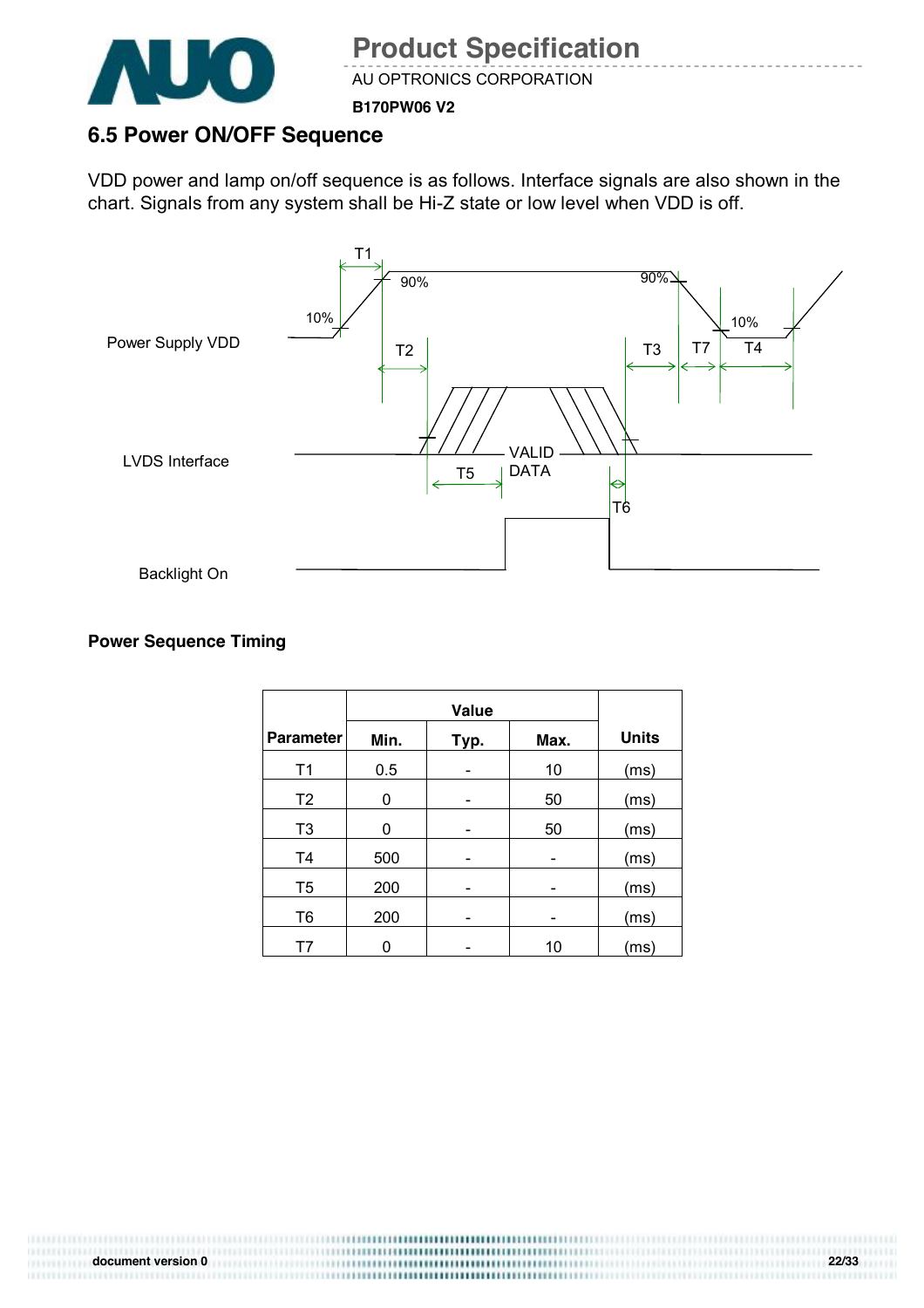



AU OPTRONICS CORPORATION

**B170PW06 V2**

#### **7. Connector Description**

Physical interface is described as for the connector on module.

These connectors are capable of accommodating the following signals and will be following components.

#### **7.1 TFT LCD Module**

| <b>Connector Name / Designation</b> | <b>For Signal Connector</b>  |  |
|-------------------------------------|------------------------------|--|
| <b>Manufacturer</b>                 | JAE or compatible            |  |
| <b>Type / Part Number</b>           | FI-XB30SL-HF10 or compatible |  |
| <b>Mating Housing/Part Number</b>   | FI-X30H                      |  |
| <b>Mating Contact/Part Number</b>   | FI-XC3-1-15000               |  |

#### **7.2 Backlight Unit**

Physical interface is described as for the connector on module.

These connectors are capable of accommodating the following signals and will be following components.

| <b>Connector Name / Designation</b> | <b>For Lamp Connector</b> |
|-------------------------------------|---------------------------|
| <b>Manufacturer</b>                 | JST                       |
| <b>Type / Part Number</b>           | <b>BHSR-02VS-1</b>        |
| <b>Mating Type / Part Number</b>    | SM02B-BHSS-1-TB           |

#### **7.3 Signal for Lamp connector**

| Pin # | Cable color | <b>Signal Name</b> |
|-------|-------------|--------------------|
|       | Red         | Lamp High Voltage  |
|       | White       | Lamp Low Voltage   |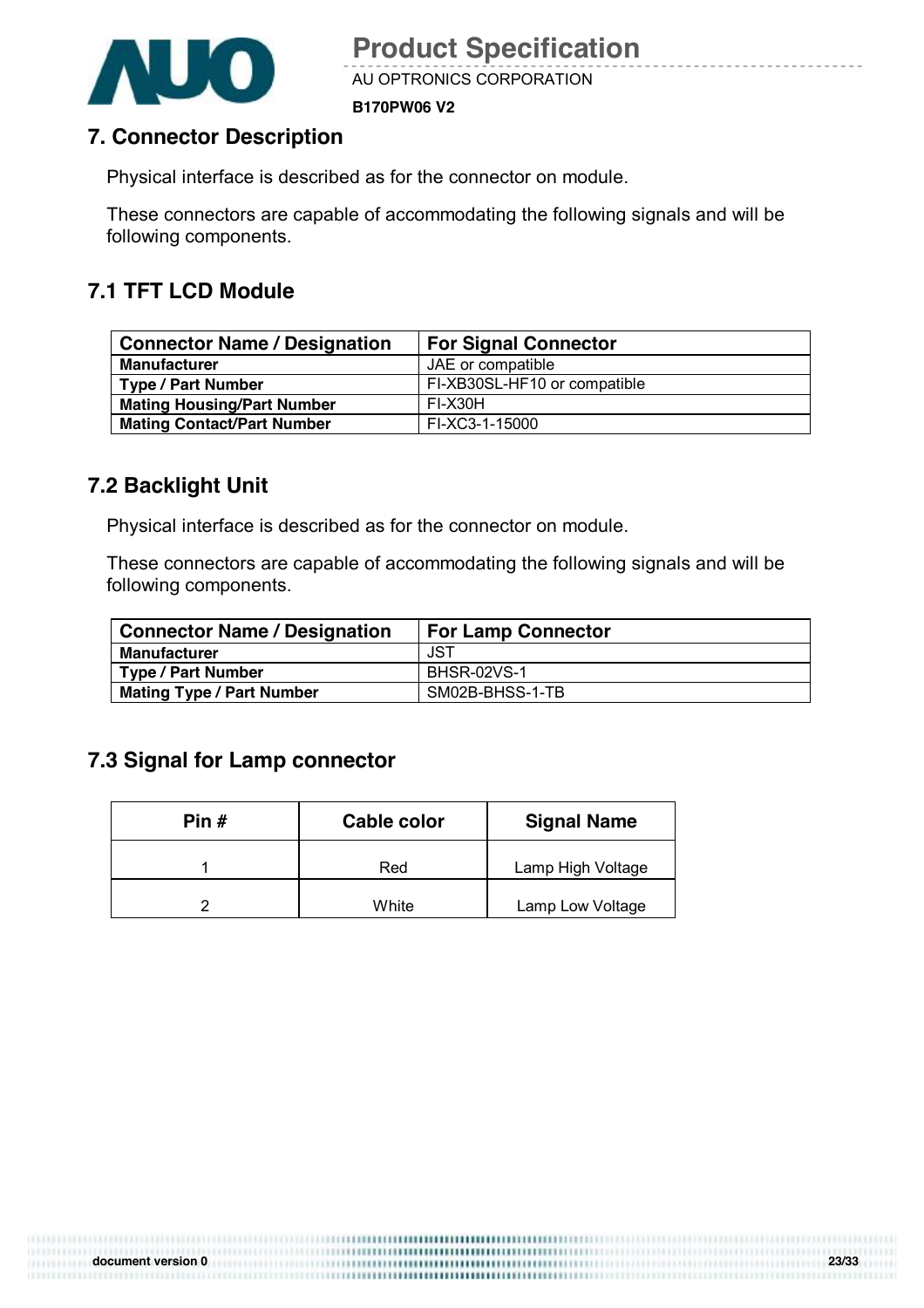

AU OPTRONICS CORPORATION

**B170PW06 V2**

#### **8. Vibration and Shock Test**

#### **8.1 Vibration Test**

#### **Test Spec:**

| Test method:  | Non-Operation                  |
|---------------|--------------------------------|
| Acceleration: | 1.5G                           |
| Frequency:    | 10 - 500Hz Random              |
| Sweep:        | 30 Minutes each Axis (X, Y, Z) |

#### **8.2 Shock Test Spec:**

#### **Test Spec:**

| Test method:  | Non-Operation                  |
|---------------|--------------------------------|
| Acceleration: | 180 G. Half sine wave          |
| Active time:  | 2 <sub>ms</sub>                |
| Pulse:        | X, Y, Z one time for each side |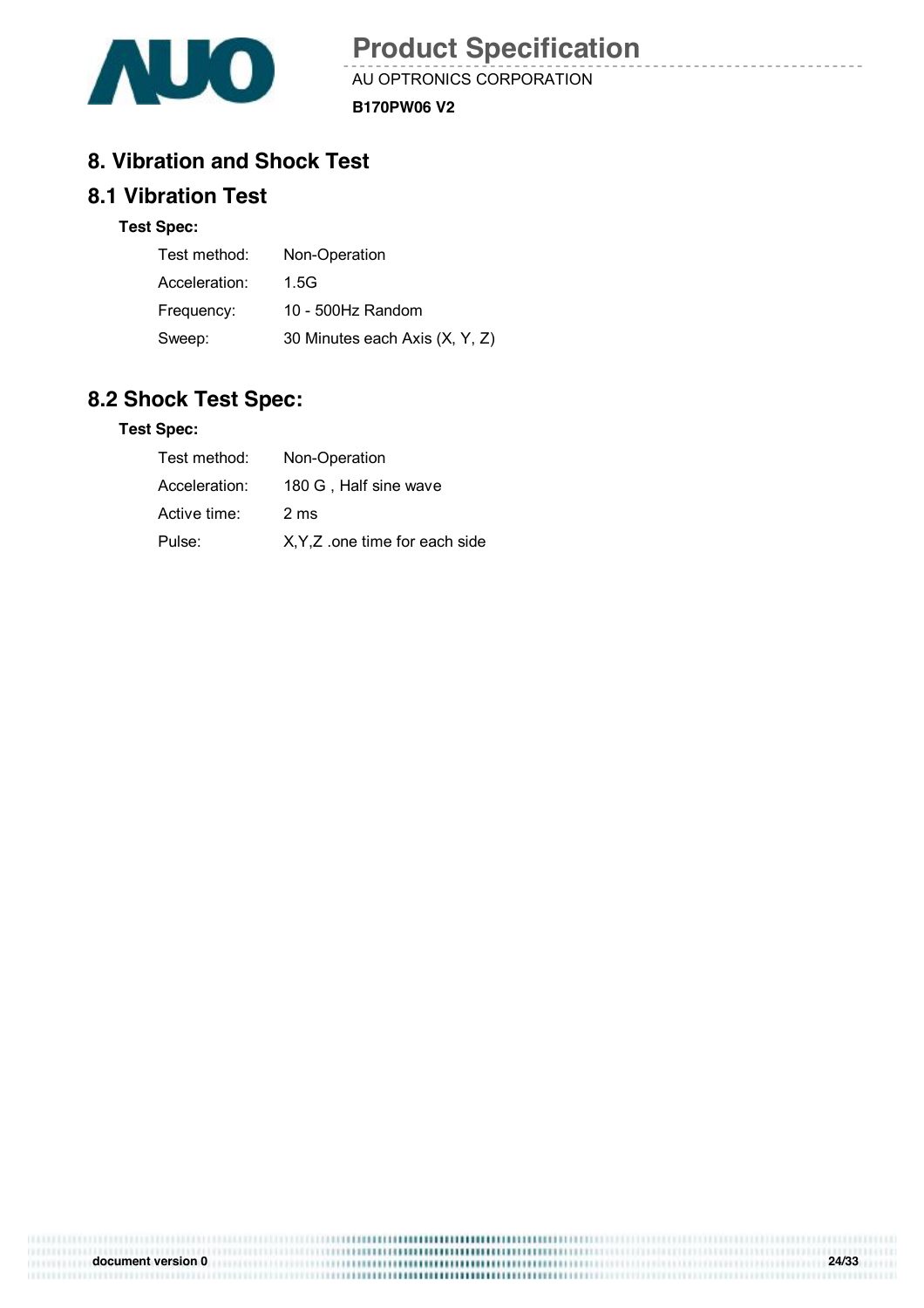

## **9. Reliability**

| <b>Items</b>                            | <b>Required Conditions</b>                                                                                     |  |  |
|-----------------------------------------|----------------------------------------------------------------------------------------------------------------|--|--|
| Operating Life – High Temp.             | Temp.= +50°C, Dynamic. 250 Hours, Humidity 20%                                                                 |  |  |
| Operating Life – Low Temp.              | Temp.= 0°C, Dynamic, 250 Hours, Humidity 20%                                                                   |  |  |
| Non-Operating                           | High Temp. Storage Life - Temp. = +60°C, Non-Operating, 250 Hours, Humidity<br>20%                             |  |  |
| Low Temp. Storage Life<br>Non-Operating | Temp.= -20°C, Non-Operating, 250 Hours                                                                         |  |  |
| High Temp & High Humidity Temp.=+40°C,  |                                                                                                                |  |  |
| <b>Operating Life</b>                   | Dynamic Humidity 95% (Non-Condensing), 250 Hours                                                               |  |  |
| Shock - Non-Operating                   | 180g, 2.0 ms, Half Sine Wave                                                                                   |  |  |
| Vibration - Non-Operating               | Random vibration, 1.5 G zero-to-peak, 10 to 500 Hz, 30<br>minutes in each of three mutually perpendicular axes |  |  |
| Temp. Cycle - Non-Operating             | -20°C to +60°C, Ramp $\leq$ 20°C/min, Duration at Temp. =<br>30min, Test Cycles = 50                           |  |  |
| <b>ESD</b>                              | Contact: $\pm$ 8KV/ operation<br>Air : The Sea<br>$±15$ KV / operation                                         |  |  |
| Room temperature Test                   | $25^{\circ}$ C, 2000 hours, Operating with loop pattern                                                        |  |  |

Note1: According to EN61000-4-2 , ESD class B: Some performance degradation allowed. No data lost

. Self-recoverable. No hardware failures.

Note2: CCFL Life time: 12,000 hours minimum under normal module usage.

Note3: MTBF (Excluding the CCFL): 30,000 hours with a confidence level 90%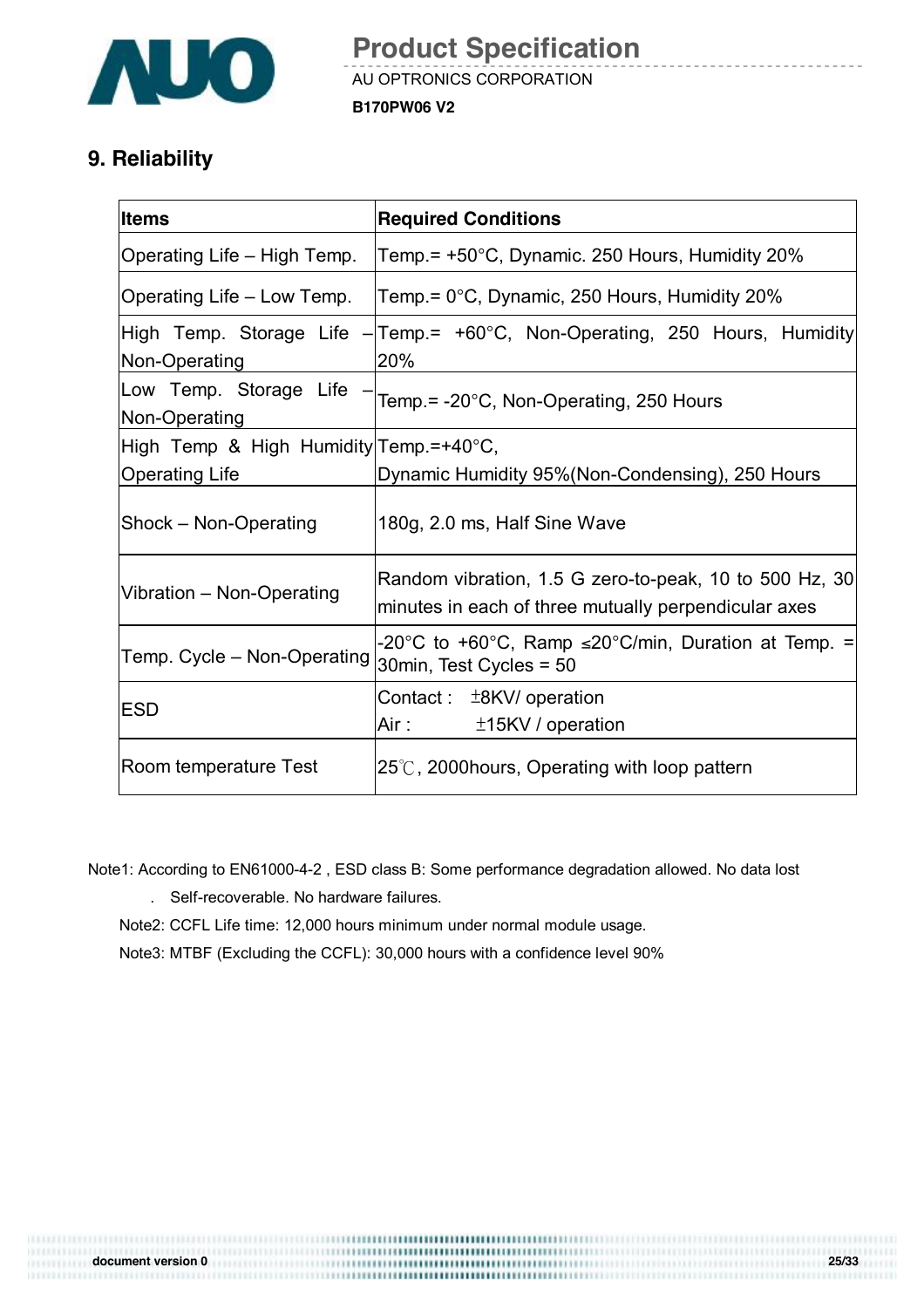

AU OPTRONICS CORPORATION

**B170PW06 V2**

# **10. Mechanical Characteristics**

#### **10.1 LCM Outline Dimension**



**document version 0 26/33**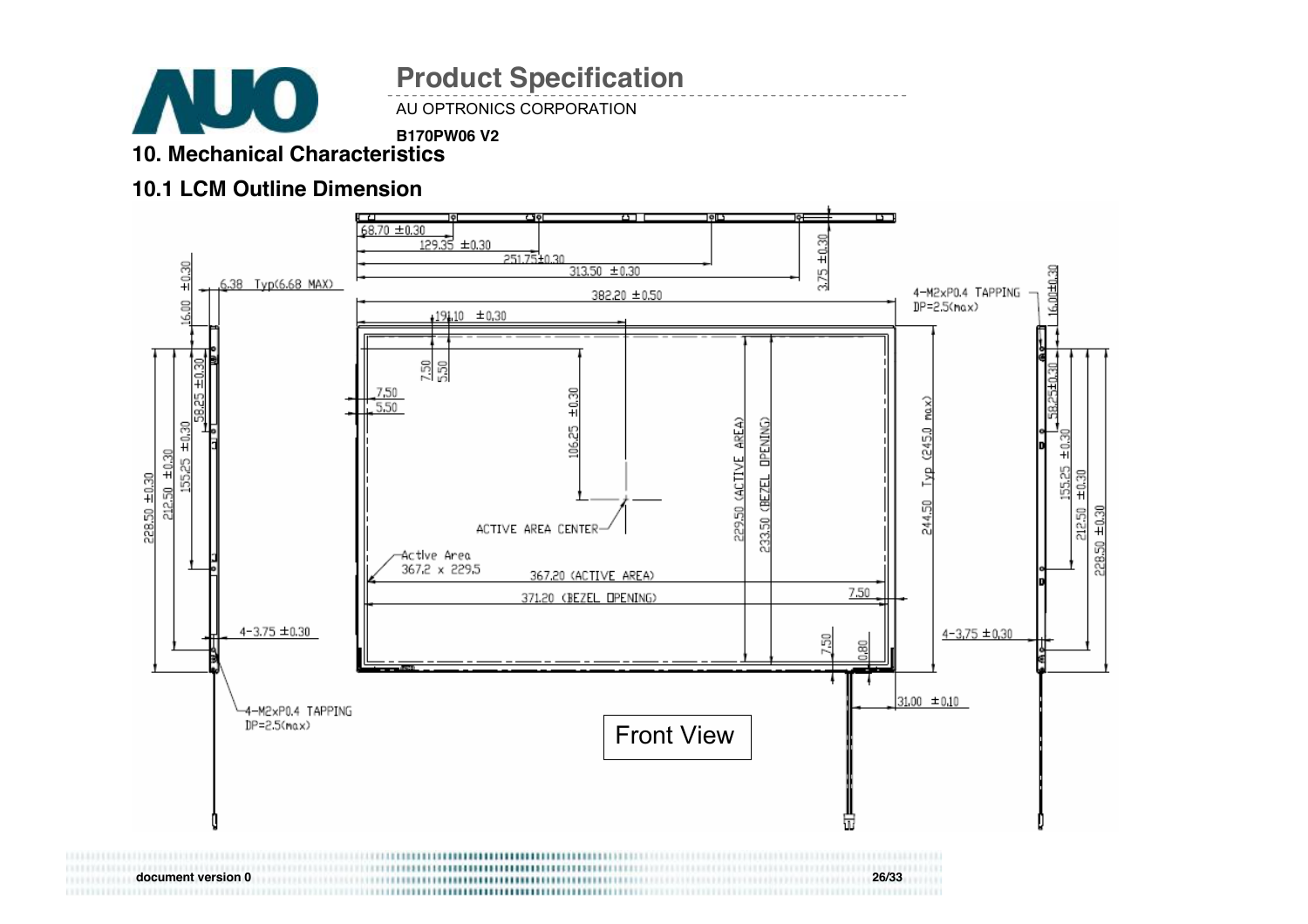

AU OPTRONICS CORPORATION

#### **B170PW06 V2**

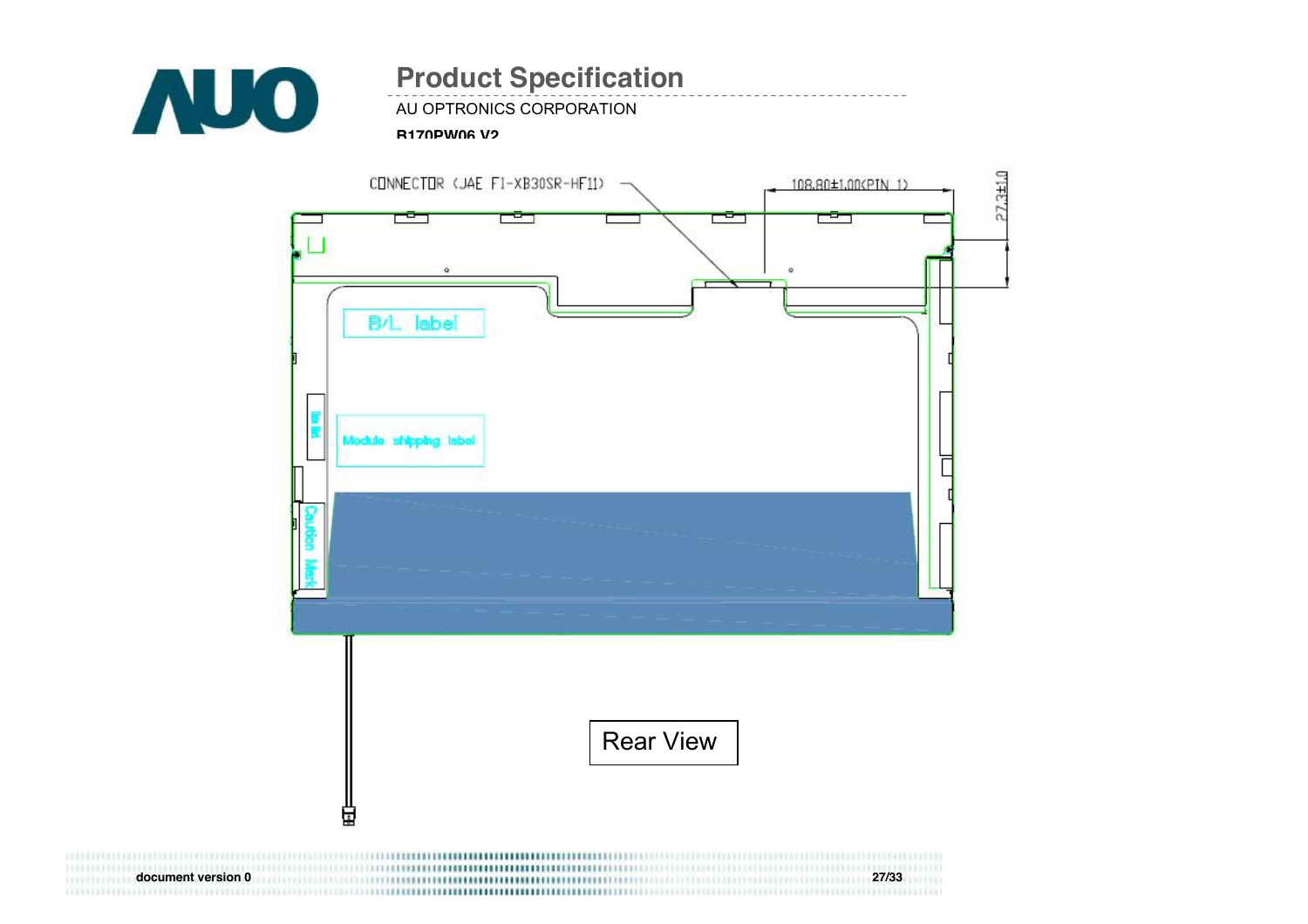

AU OPTRONICS CORPORATION

**B170PW06 V2**

## **10.2 Screw Hole Depth and Center Position**

Screw hole minimum depth, from side surface =2.8 mm (See drawing) Screw hole center location, from front surface =  $3.75 \pm 0.3$ mm (See drawing) Screw maximum length = 2.5 mm (See drawing) Screw Torque: Maximum2.5 kgzf-cm



| document version 0 | 28/33 |
|--------------------|-------|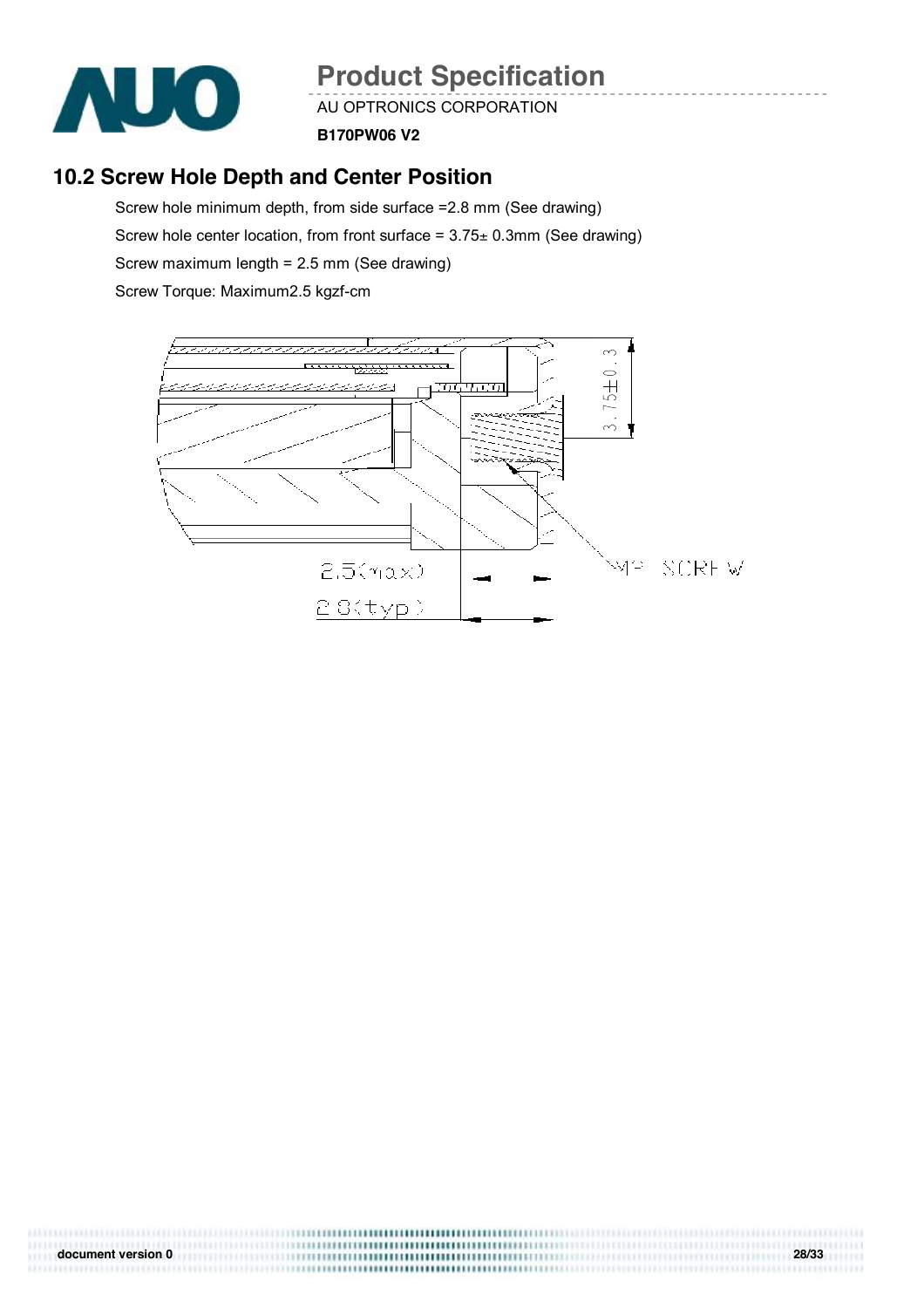

AU OPTRONICS CORPORATION

**B170PW06 V2**

**11. Shipping and Package** 

## **11.1 Shipping Label Format**



## **11.2. Carton Package**

Packing is 20 pcs / box.



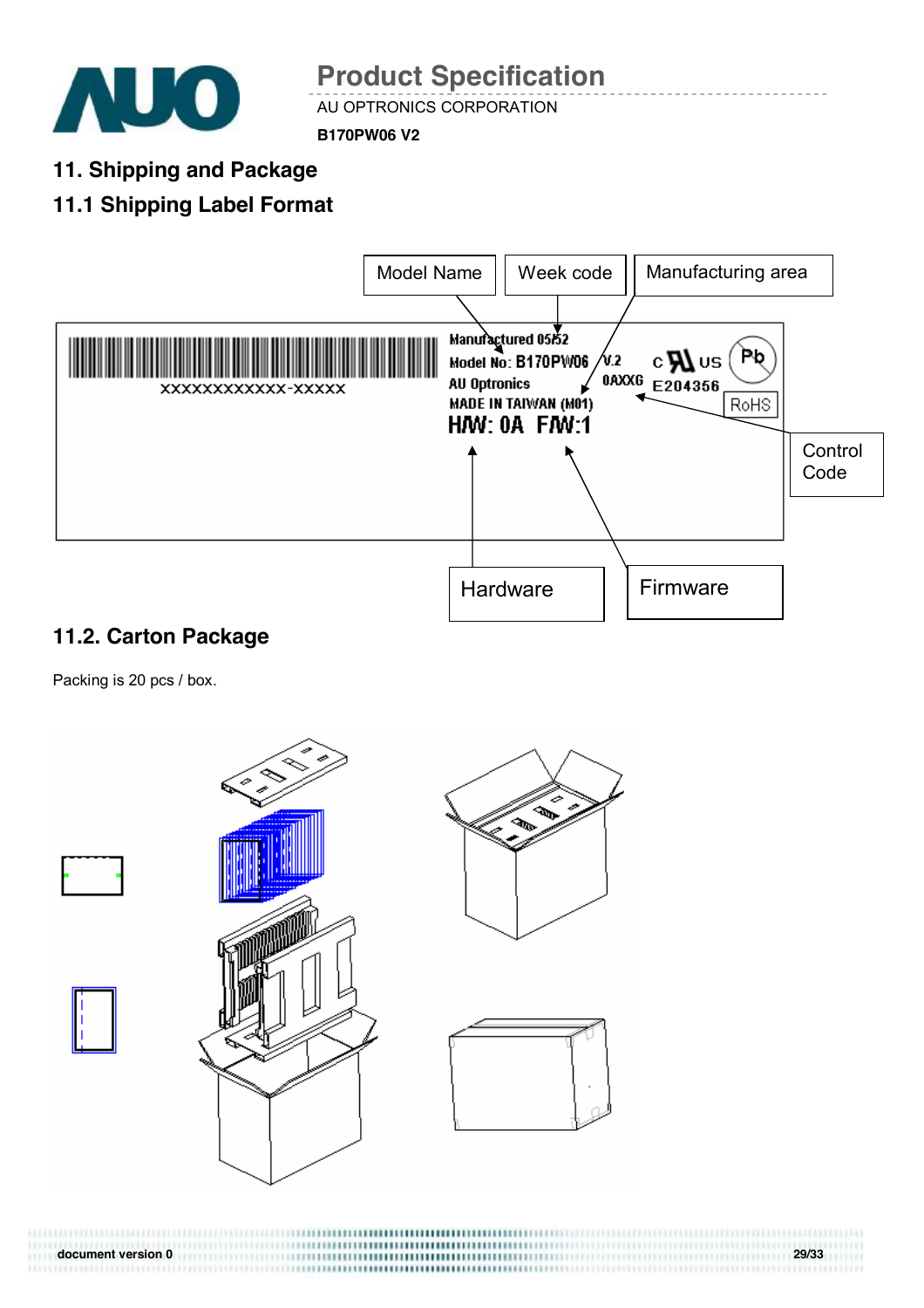

----------------------

AU OPTRONICS CORPORATION

**B170PW06 V2**

## **12. Appendix: EDID description**

| <b>Address</b> | <b>FUNCTION</b>                                                    | <b>B170PW06 V2</b> | Value      | Value       | <b>Note</b> |
|----------------|--------------------------------------------------------------------|--------------------|------------|-------------|-------------|
| <b>HEX</b>     |                                                                    | <b>HEX</b>         | <b>BIN</b> | <b>DEC</b>  |             |
| 00             | Header                                                             | 00                 | 00000000   | 0           |             |
| 01             |                                                                    | FF                 | 11111111   | 255         |             |
| 02             |                                                                    | FF                 | 11111111   | 255         |             |
| 03             |                                                                    | FF                 | 11111111   | 255         |             |
| 04             |                                                                    | FF                 | 11111111   | 255         |             |
| 05             |                                                                    | FF                 | 11111111   | 255         |             |
| 06             |                                                                    | FF                 | 11111111   | 255         |             |
| 07             |                                                                    | 00                 | 00000000   | 0           |             |
| 08             | EISA Manuf. Code LSB                                               | 06                 | 00000110   | 6           |             |
| 09             | Compressed ASCII                                                   | AF                 | 10101111   | 175         |             |
| 0A             | Product Code                                                       | 87                 | 10000111   | 135         |             |
| 0B             | hex, LSB first                                                     | 62                 | 01100010   | 98          |             |
| 0C             | 32-bit ser #                                                       | 00                 | 00000000   | $\pmb{0}$   |             |
| 0D             |                                                                    | 00                 | 00000000   | $\pmb{0}$   |             |
| 0E             |                                                                    | 00                 | 00000000   | $\pmb{0}$   |             |
| 0F             |                                                                    | 00                 | 00000000   | 0           |             |
| 10             | Week of manufacture                                                | 01                 | 00000001   | 1           |             |
| 11             | Year of manufacture                                                | 11                 | 00010001   | 17          |             |
| 12             | EDID Structure Ver.                                                | 01                 | 00000001   | 1           |             |
| 13             | EDID revision #                                                    | 03                 | 00000011   | $\mathsf 3$ |             |
| 14             | Video input def. (digital I/P, non-TMDS, CRGB)                     | 80                 | 10000000   | 128         |             |
| 15             | Max H image size<br>(rounded to cm)                                | 25                 | 00100101   | 37          |             |
| 16             | Max V image size (rounded to cm)                                   | 17                 | 00010111   | 23          |             |
| 17             | <b>Display Gamma</b><br>$( = (gamma * 100) - 100)$                 | 78                 | 01111000   | 120         |             |
| 18             | (no DPMS, Active OFF, RGB, tmg<br><b>Feature support</b><br>Blk#1) | 0A                 | 00001010   | 10          |             |
| 19             | Red/green low bits (Lower 2:2:2:2 bits)                            | 1C                 | 00011100   | 28          |             |
| <b>1A</b>      | Blue/white low bits (Lower 2:2:2:2 bits)                           | F <sub>5</sub>     | 11110101   | 245         |             |
| 1B             | Red x (Upper 8 bits)                                               | 97                 | 10010111   | 151         |             |
| 1C             | Red y/ highER 8 bits                                               | 58                 | 01011000   | 88          |             |
| 1D             | Green x                                                            | 50                 | 01010000   | 80          |             |
| 1E             | Green y                                                            | 8E                 | 10001110   | 142         |             |
| 1F             | Blue x                                                             | 27                 | 00100111   | 39          |             |
| 20             | Blue y                                                             | 27                 | 00100111   | 39          |             |
| 21             | White x                                                            | 50                 | 01010000   | 80          |             |
| 22             | White y                                                            | 54                 | 01010100   | 84          |             |
| 23             | Established timing 1                                               | 00                 | 00000000   | $\pmb{0}$   |             |
| 24             | Established timing 2                                               | $00\,$             | 00000000   | $\pmb{0}$   |             |
| 25             | Established timing 3                                               | $00\,$             | 00000000   | $\pmb{0}$   |             |
| 26             | Standard timing #1                                                 | 01                 | 00000001   | $\mathbf 1$ |             |

**document** version 0 30/33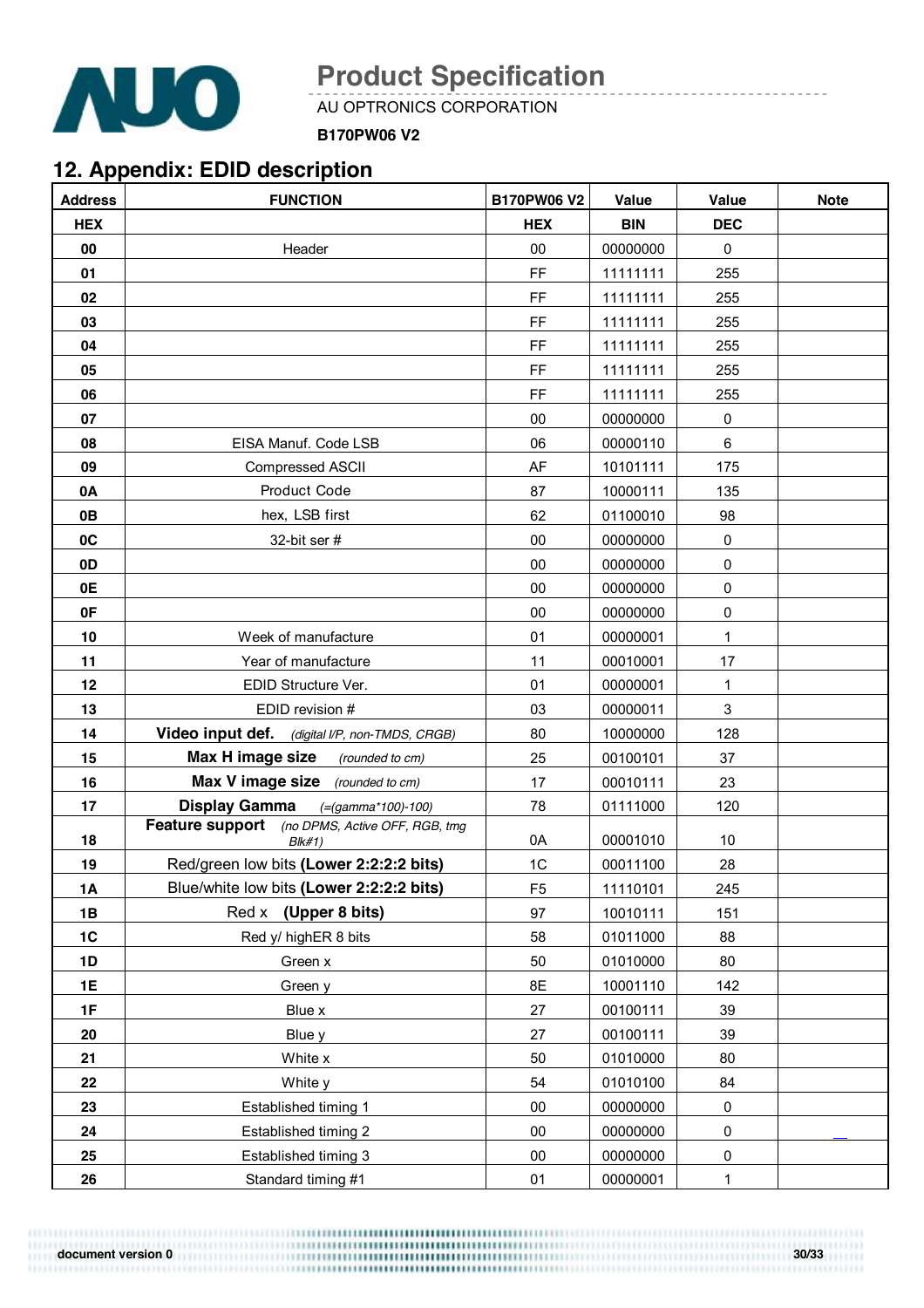

\_\_\_\_\_\_\_\_\_\_\_\_\_\_\_\_\_\_\_\_\_\_\_

AU OPTRONICS CORPORATION

#### **B170PW06 V2**

| 27 |                                                      | 01             | 00000001 | 1           |  |
|----|------------------------------------------------------|----------------|----------|-------------|--|
| 28 | Standard timing #2                                   | 01             | 00000001 | 1           |  |
| 29 |                                                      | 01             | 00000001 | 1           |  |
| 2A | Standard timing #3                                   | 01             | 00000001 | 1           |  |
| 2B |                                                      | 01             | 00000001 | 1           |  |
| 2C | Standard timing #4                                   | 01             | 00000001 | 1           |  |
| 2D |                                                      | 01             | 00000001 | $\mathbf 1$ |  |
| 2E | Standard timing #5                                   | 01             | 00000001 | 1           |  |
| 2F |                                                      | 01             | 00000001 | 1           |  |
| 30 | Standard timing #6                                   | 01             | 00000001 | 1           |  |
| 31 |                                                      | 01             | 00000001 | 1           |  |
| 32 | Standard timing #7                                   | 01             | 00000001 | 1           |  |
| 33 |                                                      | 01             | 00000001 | $\mathbf 1$ |  |
| 34 | Standard timing #8                                   | 01             | 00000001 | 1           |  |
| 35 |                                                      | 01             | 00000001 | 1           |  |
| 36 | Pixel Clock/10000 LSB                                | 9E             | 10011110 | 158         |  |
| 37 | Pixel Clock/10000 USB                                | 25             | 00100101 | 37          |  |
| 38 | Horz active Lower 8bits                              | A <sub>0</sub> | 10100000 | 160         |  |
| 39 | Horz blanking Lower 8bits                            | 40             | 01000000 | 64          |  |
| 3A | HorzAct: HorzBlnk<br>Upper 4:4 bits                  | 51             | 01010001 | 81          |  |
| 3B | Vertical Active Lower 8bits                          | 84             | 10000100 | 132         |  |
| 3C | <b>Vertical Blanking</b><br><b>Lower 8bits</b>       | OC             | 00001100 | 12          |  |
| 3D | Vert Act: Vertical Blanking<br>(upper 4:4 bit)       | 30             | 00110000 | 48          |  |
| 3E | HorzSync. Offset                                     | D <sub>0</sub> | 11010000 | 208         |  |
| 3F | HorzSync.Width                                       | 20             | 00100000 | 32          |  |
| 40 | VertSync.Offset: VertSync.Width                      | 36             | 00110110 | 54          |  |
| 41 | Horz‖ Sync Offset/Width Upper 2bits                  | 00             | 00000000 | 0           |  |
| 42 | Horizontal Image Size Lower 8bits                    | 6F             | 01101111 | 111         |  |
| 43 | Vertical Image Size Lower 8bits                      | E <sub>5</sub> | 11100101 | 229         |  |
| 44 | Horizontal & Vertical Image Size (upper 4:4 bits)    | 10             | 00010000 | 16          |  |
| 45 | Horizontal Border (zero for internal LCD)            | 00             | 00000000 | $\pmb{0}$   |  |
| 46 | Vertical Border<br>(zero for internal LCD)           | $00\,$         | 00000000 | 0           |  |
| 47 | Signal (non-intr, norm, no stero, sep sync, neg pol) | 18             | 00011000 | 24          |  |
| 48 | Detailed timing/monitor                              | 00             | 00000000 | 0           |  |
| 49 | descriptor #2                                        | $00\,$         | 00000000 | 0           |  |
| 4A |                                                      | 00             | 00000000 | 0           |  |
| 4B |                                                      | 0F             | 00001111 | 15          |  |
| 4C |                                                      | $00\,$         | 00000000 | $\pmb{0}$   |  |
| 4D |                                                      | 00             | 00000000 | 0           |  |
| 4E |                                                      | $00\,$         | 00000000 | 0           |  |
| 4F |                                                      | $00\,$         | 00000000 | 0           |  |
| 50 |                                                      | 00             | 00000000 | 0           |  |
| 51 |                                                      | $00\,$         | 00000000 | $\pmb{0}$   |  |

**document** version 0 31/33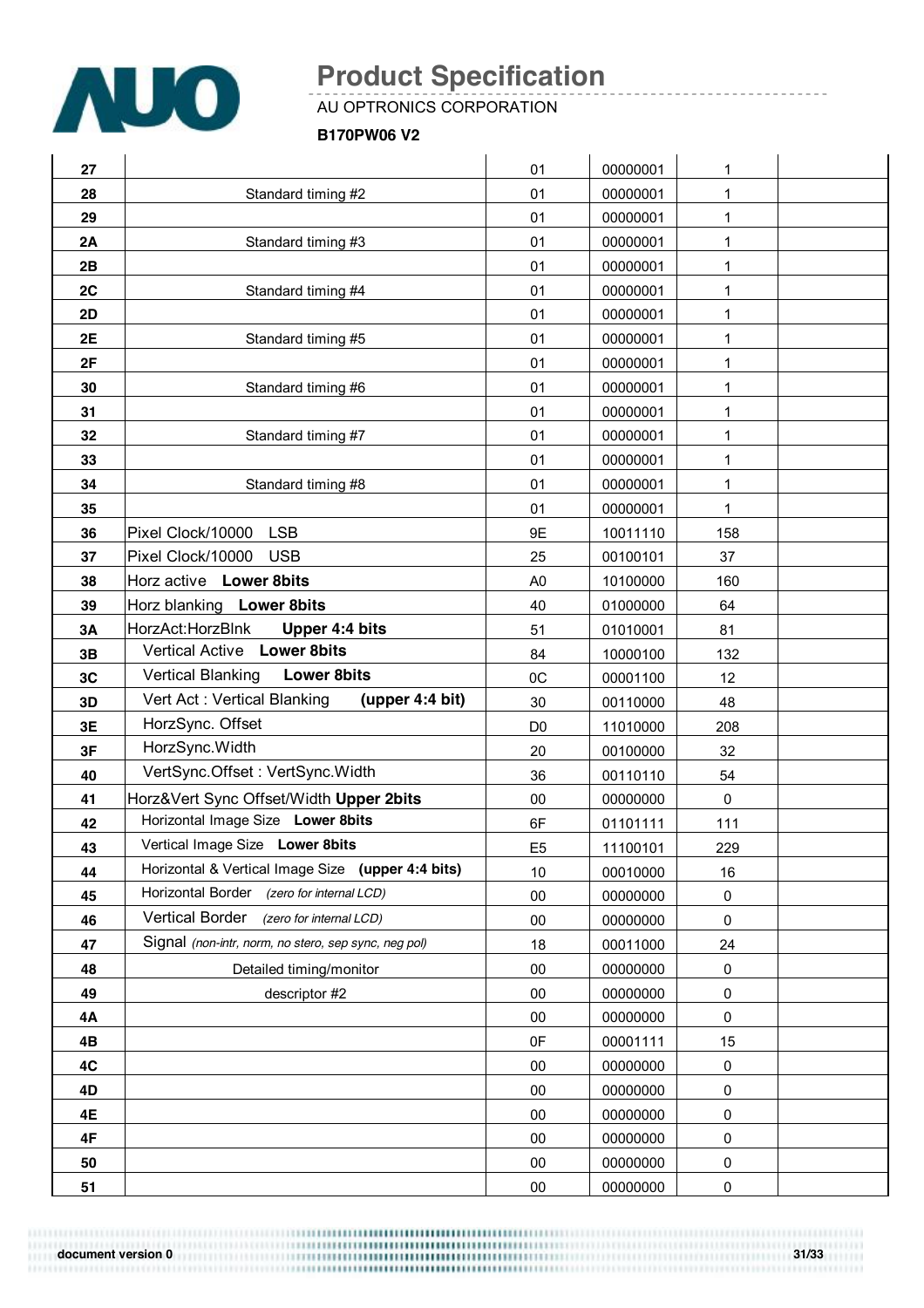

\_\_\_\_\_\_\_\_\_\_\_\_\_\_\_\_\_\_\_\_\_\_\_

AU OPTRONICS CORPORATION

#### **B170PW06 V2**

| 52            |                         | 00        | 00000000 | 0           |                |
|---------------|-------------------------|-----------|----------|-------------|----------------|
| 53            |                         | 00        | 00000000 | $\mathsf 0$ |                |
| 54            |                         | 00        | 00000000 | 0           |                |
| 55            |                         | 00        | 00000000 | 0           |                |
| 56            |                         | 00        | 00000000 | 0           |                |
| 57            |                         | 00        | 00000000 | 0           |                |
| 58            |                         | 00        | 00000000 | $\mathsf 0$ |                |
| 59            |                         | 20        | 00100000 | 32          |                |
| <b>5A</b>     | Detailed timing/monitor | 00        | 00000000 | $\pmb{0}$   |                |
| 5B            | descriptor #3           | 00        | 00000000 | 0           |                |
| 5C            |                         | 00        | 00000000 | 0           |                |
| 5D            |                         | <b>FE</b> | 11111110 | 254         |                |
| <b>5E</b>     |                         | 00        | 00000000 | $\pmb{0}$   |                |
| 5F            | Manufacture             | 41        | 01000001 | 65          | A              |
| 60            | Manufacture             | 55        | 01010101 | 85          | U              |
| 61            | Manufacture             | 4F        | 01001111 | 79          | $\circ$        |
| 62            |                         | 0A        | 00001010 | 10          |                |
| 63            |                         | 20        | 00100000 | 32          |                |
| 64            |                         | 00        | 00000000 | $\pmb{0}$   |                |
| 65            |                         | 20        | 00100000 | 32          |                |
| 66            |                         | 20        | 00100000 | 32          |                |
| 67            |                         | 20        | 00100000 | 32          |                |
| 68            |                         | 20        | 00100000 | 32          |                |
| 69            |                         | 20        | 00100000 | 32          |                |
| 6A            |                         | 20        | 00100000 | 32          |                |
| 6B            |                         | 20        | 00100000 | 32          |                |
| 6C            | Detailed timing/monitor | 00        | 00000000 | 0           |                |
| 6D            | descriptor #4           | 00        | 00000000 | 0           |                |
| 6E            |                         | $00\,$    | 00000000 | $\Omega$    |                |
| 6F            |                         | FE.       | 11111110 | 254         |                |
| 70            |                         | $00\,$    | 00000000 | $\mathsf 0$ |                |
| 71            | Manufacture P/N         | 42        | 01000010 | 66          | $\sf B$        |
| 72            | Manufacture P/N         | 31        | 00110001 | 49          | $\mathbf{1}$   |
| 73            | Manufacture P/N         | 37        | 00110111 | 55          | $\overline{7}$ |
| 74            | Manufacture P/N         | 30        | 00110000 | 48          | $\pmb{0}$      |
| 75            | Manufacture P/N         | 50        | 01010000 | 80          | $\sf P$        |
| 76            | Manufacture P/N         | 57        | 01010111 | 87          | W              |
| 77            | Manufacture P/N         | 30        | 00110000 | 48          | $\pmb{0}$      |
| 78            | Manufacture P/N         | 36        | 00110110 | 54          | 6              |
| 79            | Manufacture P/N         | 20        | 00100000 | 32          |                |
| <b>7A</b>     | Manufacture P/N         | 56        | 01010110 | 86          | $\sf V$        |
| <b>7B</b>     | Manufacture P/N         | 32        | 00110010 | 50          | $\overline{2}$ |
| $7\mathrm{C}$ |                         | $20\,$    | 00100000 | 32          |                |

**document** version 0 32/33